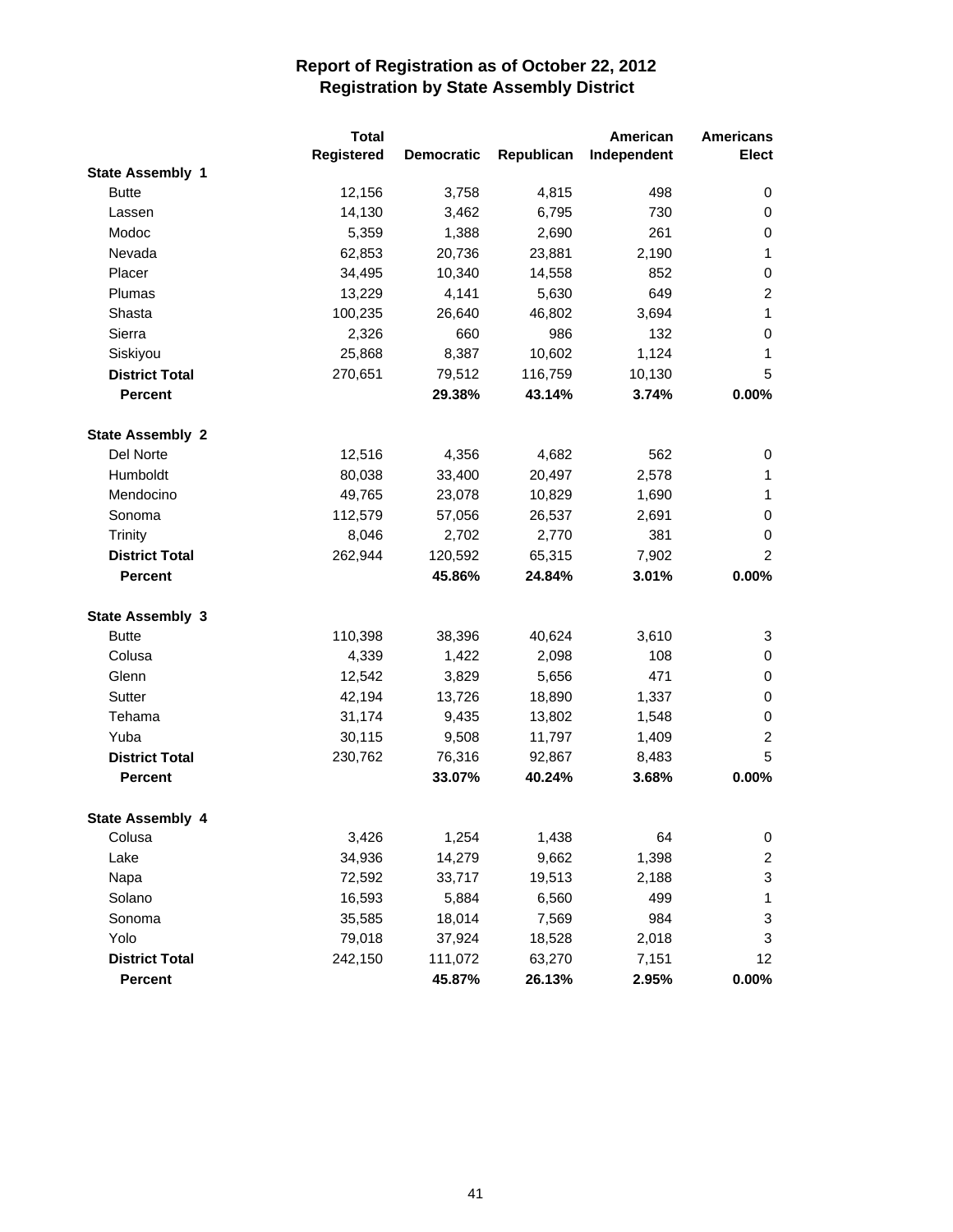|                         |       |             | Peace and               |              | <b>No Party</b> |
|-------------------------|-------|-------------|-------------------------|--------------|-----------------|
|                         | Green | Libertarian | Freedom                 | Other        | Preference      |
| <b>State Assembly 1</b> |       |             |                         |              |                 |
| <b>Butte</b>            | 137   | 96          | 51                      | 137          | 2,664           |
| Lassen                  | 45    | 89          | 35                      | 68           | 2,906           |
| Modoc                   | 20    | 45          | 6                       | 10           | 939             |
| Nevada                  | 1,483 | 598         | 152                     | 143          | 13,669          |
| Placer                  | 327   | 328         | 108                     | 120          | 7,862           |
| Plumas                  | 93    | 102         | 40                      | $\mathbf 0$  | 2,572           |
| Shasta                  | 468   | 802         | 286                     | 348          | 21,194          |
| Sierra                  | 25    | 31          | $\overline{4}$          | 42           | 446             |
| Siskiyou                | 193   | 251         | 89                      | 55           | 5,166           |
| <b>District Total</b>   | 2,791 | 2,342       | 771                     | 923          | 57,418          |
| <b>Percent</b>          | 1.03% | 0.87%       | 0.28%                   | 0.34%        | 21.21%          |
| <b>State Assembly 2</b> |       |             |                         |              |                 |
| Del Norte               | 102   | 88          | 52                      | 152          | 2,522           |
| Humboldt                | 3,057 | 787         | 328                     | 225          | 19,165          |
| Mendocino               | 1,894 | 432         | 293                     | 198          | 11,350          |
| Sonoma                  | 1,895 | 770         | 291                     | 368          | 22,971          |
| Trinity                 | 124   | 95          | 33                      | 101          | 1,840           |
| <b>District Total</b>   | 7,072 | 2,172       | 997                     | 1,044        | 57,848          |
| <b>Percent</b>          | 2.69% | 0.83%       | 0.38%                   | 0.40%        | 22.00%          |
| <b>State Assembly 3</b> |       |             |                         |              |                 |
| <b>Butte</b>            | 1,300 | 927         | 397                     | 1,273        | 23,868          |
| Colusa                  | 6     | 16          | 8                       | 1            | 680             |
| Glenn                   | 45    | 73          | 47                      | 22           | 2,399           |
| Sutter                  | 119   | 214         | 120                     | 525          | 7,263           |
| Tehama                  | 126   | 238         | 98                      | 110          | 5,817           |
| Yuba                    | 145   | 223         | 121                     | 311          | 6,599           |
| <b>District Total</b>   | 1,741 | 1,691       | 791                     | 2,242        | 46,626          |
| <b>Percent</b>          | 0.75% | 0.73%       | 0.34%                   | 0.97%        | 20.21%          |
| <b>State Assembly 4</b> |       |             |                         |              |                 |
| Colusa                  | 13    | 15          | $\overline{\mathbf{c}}$ | $\mathbf{1}$ | 639             |
| Lake                    | 471   | 271         | 157                     | 71           | 8,625           |
| Napa                    | 816   | 429         | 208                     | 375          | 15,343          |
| Solano                  | 58    | 105         | 36                      | 72           | 3,378           |
| Sonoma                  | 547   | 253         | 108                     | 132          | 7,975           |
| Yolo                    | 901   | 522         | 233                     | 272          | 18,617          |
| <b>District Total</b>   | 2,806 | 1,595       | 744                     | 923          | 54,577          |
| Percent                 | 1.16% | 0.66%       | 0.31%                   | 0.38%        | 22.54%          |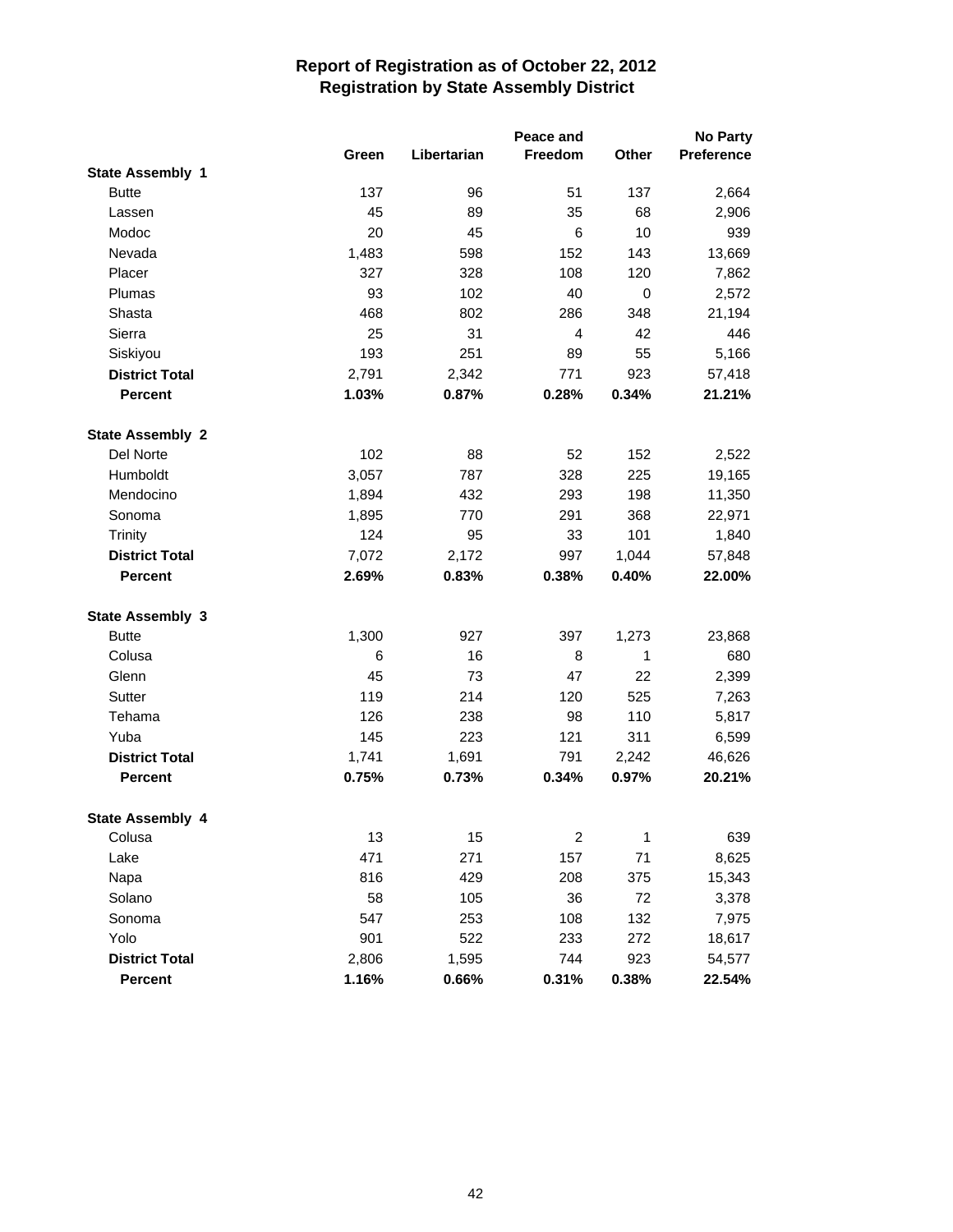|                          | <b>Total</b> |                   |            | American    | <b>Americans</b> |
|--------------------------|--------------|-------------------|------------|-------------|------------------|
|                          | Registered   | <b>Democratic</b> | Republican | Independent | <b>Elect</b>     |
| <b>State Assembly 5</b>  |              |                   |            |             |                  |
| Alpine                   | 773          | 291               | 237        | 29          | 0                |
| Amador                   | 21,503       | 6,841             | 9,725      | 856         | 0                |
| Calaveras                | 29,014       | 8,952             | 12,370     | 1,306       | 3                |
| El Dorado                | 72,178       | 22,344            | 29,563     | 2,910       | 3                |
| Madera                   | 53,779       | 18,301            | 24,152     | 1,623       | 0                |
| Mariposa                 | 10,792       | 3,206             | 4,841      | 464         | 1                |
| Mono                     | 5,983        | 1,964             | 2,181      | 240         | 0                |
| Placer                   | 13,451       | 3,991             | 5,904      | 301         | 0                |
| Tuolumne                 | 31,769       | 10,249            | 13,482     | 1,273       | 1                |
| <b>District Total</b>    | 239,242      | 76,139            | 102,455    | 9,002       | 8                |
| <b>Percent</b>           |              | 31.83%            | 42.82%     | 3.76%       | 0.00%            |
| State Assembly 6         |              |                   |            |             |                  |
| El Dorado                | 38,456       | 9,988             | 19,207     | 1,267       | 1                |
| Placer                   | 160,658      | 44,219            | 78,109     | 3,453       | 6                |
| Sacramento               | 76,200       | 23,168            | 34,445     | 2,434       | 1                |
| <b>District Total</b>    | 275,314      | 77,375            | 131,761    | 7,154       | 8                |
| <b>Percent</b>           |              | 28.10%            | 47.86%     | 2.60%       | 0.00%            |
| <b>State Assembly 7</b>  |              |                   |            |             |                  |
| Sacramento               | 190,666      | 91,956            | 48,294     | 5,269       | 7                |
| Yolo                     | 23,168       | 10,333            | 6,089      | 787         | 0                |
| <b>District Total</b>    | 213,834      | 102,289           | 54,383     | 6,056       | 7                |
| <b>Percent</b>           |              | 47.84%            | 25.43%     | 2.83%       | 0.00%            |
| <b>State Assembly 8</b>  |              |                   |            |             |                  |
| Sacramento               | 244,595      | 101,276           | 89,775     | 6,976       | 11               |
| <b>District Total</b>    | 244,595      | 101,276           | 89,775     | 6,976       | 11               |
| <b>Percent</b>           |              | 41.41%            | 36.70%     | 2.85%       | $0.00\%$         |
| <b>State Assembly 9</b>  |              |                   |            |             |                  |
| Sacramento               | 185,572      | 89,878            | 52,456     | 4,956       | 6                |
| San Joaquin              | 33,168       | 10,063            | 16,935     | 910         | 0                |
| <b>District Total</b>    | 218,740      | 99,941            | 69,391     | 5,866       | 6                |
| <b>Percent</b>           |              | 45.69%            | 31.72%     | 2.68%       | $0.00\%$         |
| <b>State Assembly 10</b> |              |                   |            |             |                  |
| Marin                    | 155,025      | 84,374            | 28,458     | 3,268       | 4                |
| Sonoma                   | 112,151      | 59,164            | 22,461     | 2,816       | 0                |
| <b>District Total</b>    | 267,176      | 143,538           | 50,919     | 6,084       | 4                |
| Percent                  |              | 53.72%            | 19.06%     | 2.28%       | $0.00\%$         |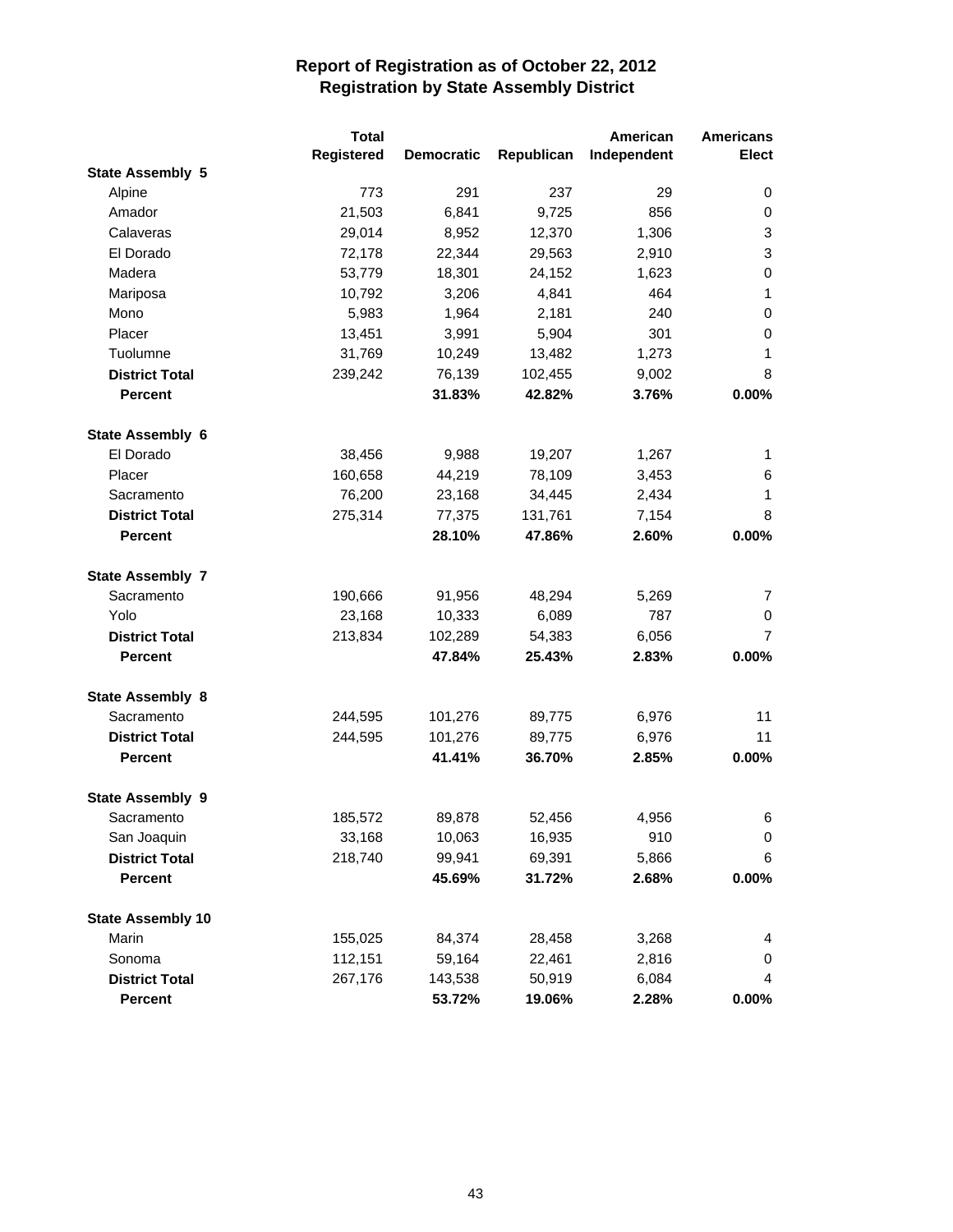|                          |       |             | Peace and      |                | <b>No Party</b>   |
|--------------------------|-------|-------------|----------------|----------------|-------------------|
|                          | Green | Libertarian | Freedom        | Other          | <b>Preference</b> |
| <b>State Assembly 5</b>  |       |             |                |                |                   |
| Alpine                   | 12    | 3           | $\overline{c}$ | 5              | 194               |
| Amador                   | 120   | 172         | 45             | 74             | 3,670             |
| Calaveras                | 263   | 339         | 89             | 215            | 5,477             |
| El Dorado                | 757   | 665         | 249            | 593            | 15,094            |
| Madera                   | 201   | 265         | 127            | 203            | 8,907             |
| Mariposa                 | 119   | 98          | 26             | 153            | 1,884             |
| Mono                     | 60    | 42          | 19             | $\overline{4}$ | 1,473             |
| Placer                   | 131   | 165         | 30             | 35             | 2,894             |
| Tuolumne                 | 248   | 242         | 98             | 66             | 6,110             |
| <b>District Total</b>    | 1,911 | 1,991       | 685            | 1,348          | 45,703            |
| <b>Percent</b>           | 0.80% | 0.83%       | 0.29%          | 0.56%          | 19.10%            |
| State Assembly 6         |       |             |                |                |                   |
| El Dorado                | 134   | 334         | 46             | 287            | 7,192             |
| Placer                   | 682   | 1,729       | 231            | 239            | 31,990            |
| Sacramento               | 362   | 513         | 126            | 160            | 14,991            |
| <b>District Total</b>    | 1,178 | 2,576       | 403            | 686            | 54,173            |
| <b>Percent</b>           | 0.43% | 0.94%       | 0.15%          | 0.25%          | 19.68%            |
| <b>State Assembly 7</b>  |       |             |                |                |                   |
| Sacramento               | 1,574 | 1,210       | 907            | 365            | 41,084            |
| Yolo                     | 153   | 123         | 142            | 136            | 5,405             |
| <b>District Total</b>    | 1,727 | 1,333       | 1,049          | 501            | 46,489            |
| <b>Percent</b>           | 0.81% | 0.62%       | 0.49%          | 0.23%          | 21.74%            |
| <b>State Assembly 8</b>  |       |             |                |                |                   |
| Sacramento               | 1,262 | 1,486       | 763            | 515            | 42,531            |
| <b>District Total</b>    | 1,262 | 1,486       | 763            | 515            | 42,531            |
| <b>Percent</b>           | 0.52% | 0.61%       | 0.31%          | 0.21%          | 17.39%            |
| <b>State Assembly 9</b>  |       |             |                |                |                   |
| Sacramento               | 696   | 787         | 793            | 292            | 35,708            |
| San Joaquin              | 99    | 156         | 77             | 157            | 4,771             |
| <b>District Total</b>    | 795   | 943         | 870            | 449            | 40,479            |
| <b>Percent</b>           | 0.36% | 0.43%       | 0.40%          | 0.21%          | 18.51%            |
| <b>State Assembly 10</b> |       |             |                |                |                   |
| Marin                    | 2,225 | 840         | 253            | 410            | 35,193            |
| Sonoma                   | 2,157 | 762         | 338            | 389            | 24,064            |
| <b>District Total</b>    | 4,382 | 1,602       | 591            | 799            | 59,257            |
| Percent                  | 1.64% | 0.60%       | 0.22%          | 0.30%          | 22.18%            |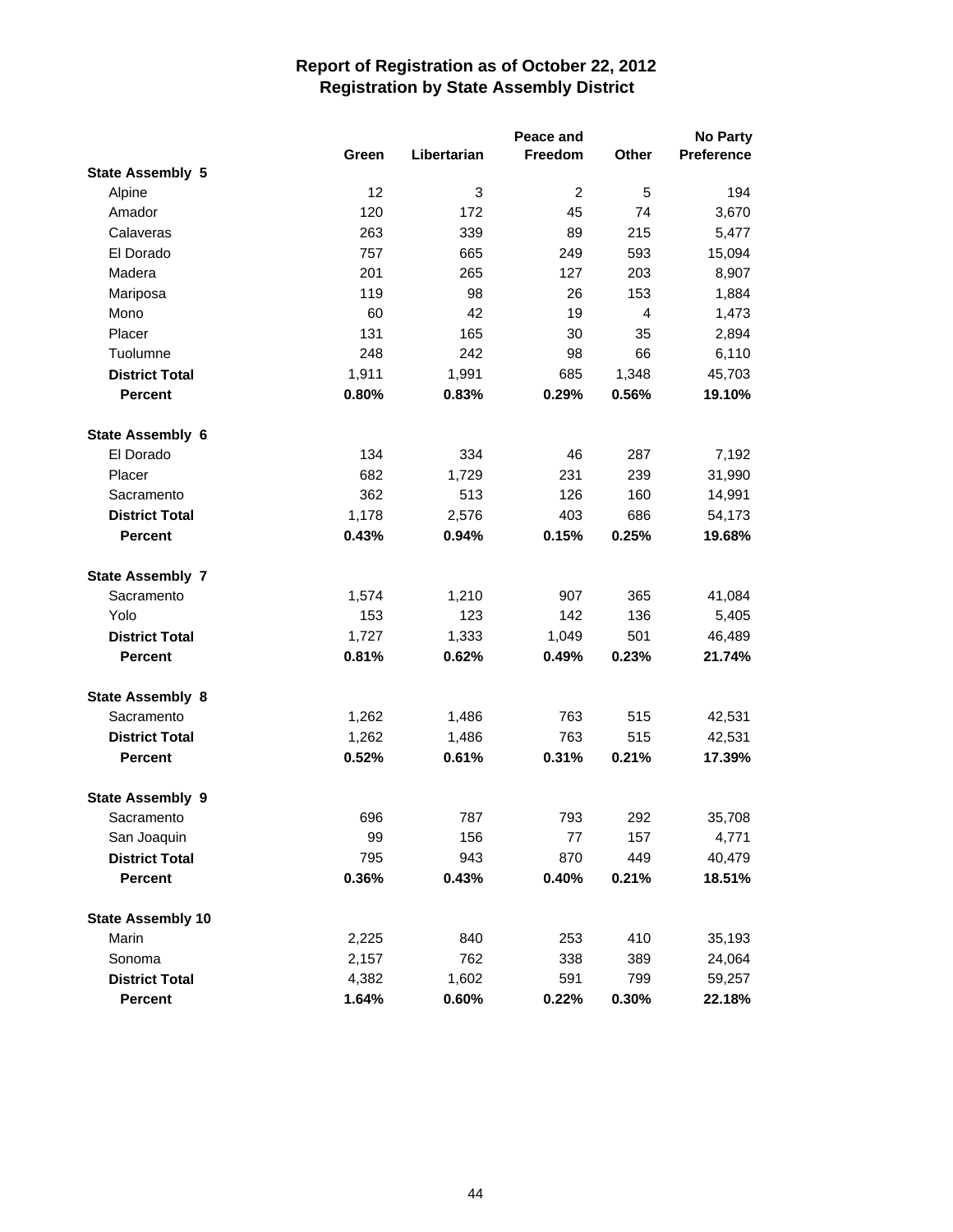|                          | <b>Total</b> |                   |            | American    | <b>Americans</b> |
|--------------------------|--------------|-------------------|------------|-------------|------------------|
|                          | Registered   | <b>Democratic</b> | Republican | Independent | <b>Elect</b>     |
| <b>State Assembly 11</b> |              |                   |            |             |                  |
| Contra Costa             | 108,511      | 54,866            | 27,574     | 3,340       | 7                |
| Sacramento               | 1,866        | 682               | 718        | 74          | 0                |
| Solano                   | 116,725      | 52,635            | 33,065     | 3,518       | 6                |
| <b>District Total</b>    | 227,102      | 108,183           | 61,357     | 6,932       | 13               |
| <b>Percent</b>           |              | 47.64%            | 27.02%     | 3.05%       | 0.01%            |
| <b>State Assembly 12</b> |              |                   |            |             |                  |
| San Joaquin              | 70,025       | 24,085            | 31,015     | 2,224       | 2                |
| Stanislaus               | 148,663      | 55,207            | 61,429     | 4,162       | $\overline{7}$   |
| <b>District Total</b>    | 218,688      | 79,292            | 92,444     | 6,386       | 9                |
| <b>Percent</b>           |              | 36.26%            | 42.27%     | 2.92%       | 0.00%            |
| <b>State Assembly 13</b> |              |                   |            |             |                  |
| San Joaquin              | 189,811      | 93,564            | 60,257     | 4,167       | 8                |
| <b>District Total</b>    | 189,811      | 93,564            | 60,257     | 4,167       | 8                |
| <b>Percent</b>           |              | 49.29%            | 31.75%     | 2.20%       | 0.00%            |
| <b>State Assembly 14</b> |              |                   |            |             |                  |
| Contra Costa             | 167,135      | 81,931            | 40,385     | 4,774       | 3                |
| Solano                   | 76,166       | 43,296            | 13,152     | 1,870       | 5                |
| <b>District Total</b>    | 243,301      | 125,227           | 53,537     | 6,644       | 8                |
| <b>Percent</b>           |              | 51.47%            | 22.00%     | 2.73%       | 0.00%            |
| <b>State Assembly 15</b> |              |                   |            |             |                  |
| Alameda                  | 167,298      | 107,423           | 10,756     | 2,290       | 9                |
| Contra Costa             | 109,788      | 70,727            | 11,344     | 1,988       | 5                |
| <b>District Total</b>    | 277,086      | 178,150           | 22,100     | 4,278       | 14               |
| <b>Percent</b>           |              | 64.29%            | 7.98%      | 1.54%       | 0.01%            |
| <b>State Assembly 16</b> |              |                   |            |             |                  |
| Alameda                  | 115,601      | 45,840            | 36,362     | 3,144       | 5                |
| Contra Costa             | 170,917      | 68,233            | 57,722     | 4,057       | 1                |
| <b>District Total</b>    | 286,518      | 114,073           | 94,084     | 7,201       | 6                |
| <b>Percent</b>           |              | 39.81%            | 32.84%     | 2.51%       | $0.00\%$         |
| <b>State Assembly 17</b> |              |                   |            |             |                  |
| San Francisco            | 289,303      | 169,419           | 19,449     | 4,853       | 11               |
| <b>District Total</b>    | 289,303      | 169,419           | 19,449     | 4,853       | 11               |
| <b>Percent</b>           |              | 58.56%            | 6.72%      | 1.68%       | $0.00\%$         |
| <b>State Assembly 18</b> |              |                   |            |             |                  |
| Alameda                  | 241,280      | 152,974           | 21,618     | 4,261       | 21               |
| <b>District Total</b>    | 241,280      | 152,974           | 21,618     | 4,261       | 21               |
| Percent                  |              | 63.40%            | 8.96%      | 1.77%       | 0.01%            |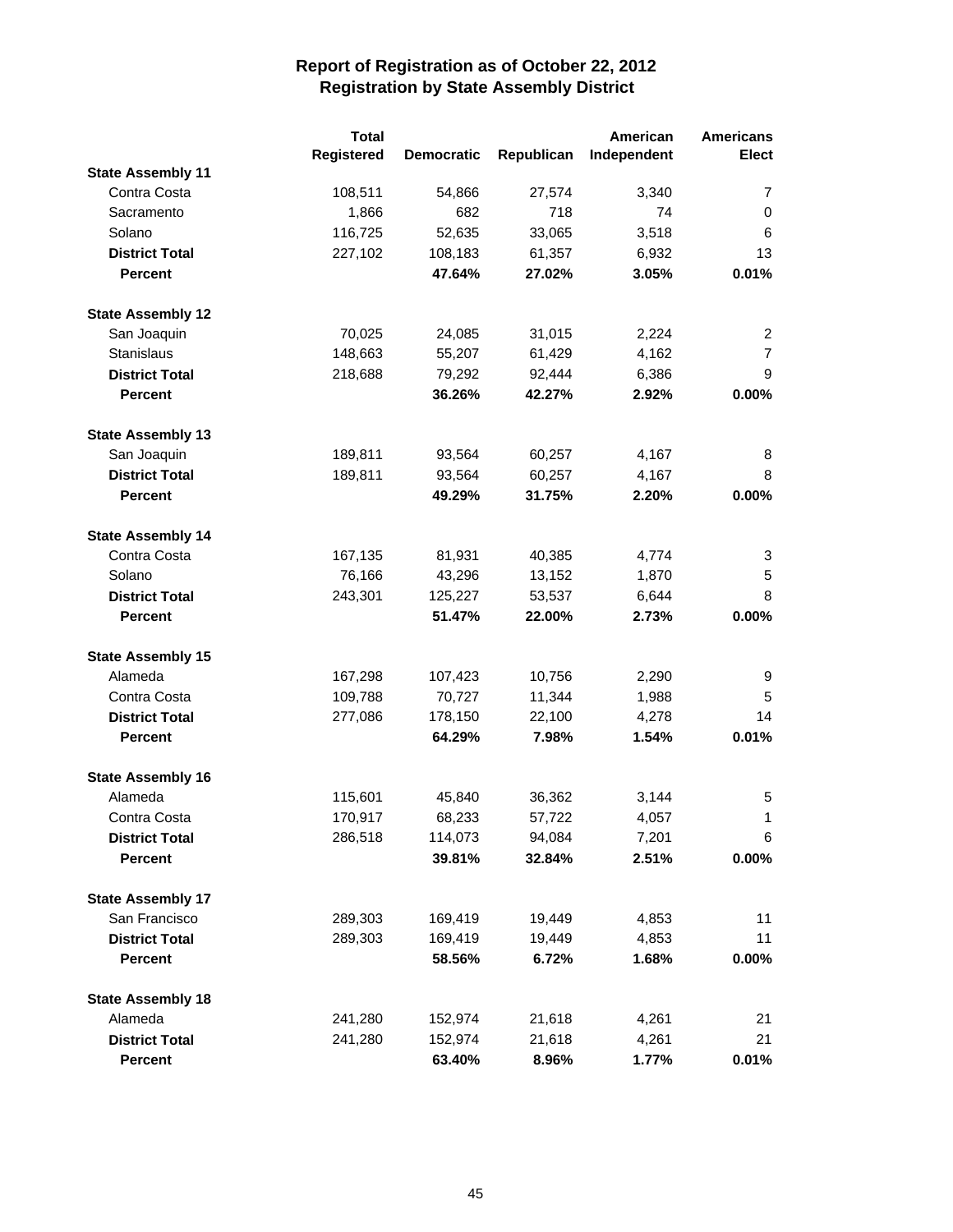|                          |       |             | Peace and |        | <b>No Party</b>   |
|--------------------------|-------|-------------|-----------|--------|-------------------|
|                          | Green | Libertarian | Freedom   | Other  | <b>Preference</b> |
| <b>State Assembly 11</b> |       |             |           |        |                   |
| Contra Costa             | 346   | 508         | 240       | 251    | 21,379            |
| Sacramento               | 6     | 14          | 4         | 5      | 363               |
| Solano                   | 395   | 622         | 292       | 503    | 25,689            |
| <b>District Total</b>    | 747   | 1,144       | 536       | 759    | 47,431            |
| <b>Percent</b>           | 0.33% | 0.50%       | 0.24%     | 0.33%  | 20.89%            |
| <b>State Assembly 12</b> |       |             |           |        |                   |
| San Joaquin              | 199   | 352         | 148       | 409    | 11,591            |
| <b>Stanislaus</b>        | 450   | 717         | 381       | 1,677  | 24,633            |
| <b>District Total</b>    | 649   | 1,069       | 529       | 2,086  | 36,224            |
| <b>Percent</b>           | 0.30% | 0.49%       | 0.24%     | 0.95%  | 16.56%            |
| <b>State Assembly 13</b> |       |             |           |        |                   |
| San Joaquin              | 517   | 746         | 441       | 868    | 29,243            |
| <b>District Total</b>    | 517   | 746         | 441       | 868    | 29,243            |
| <b>Percent</b>           | 0.27% | 0.39%       | 0.23%     | 0.46%  | 15.41%            |
| <b>State Assembly 14</b> |       |             |           |        |                   |
| Contra Costa             | 1,137 | 1,022       | 468       | 500    | 36,915            |
| Solano                   | 425   | 357         | 210       | 337    | 16,514            |
| <b>District Total</b>    | 1,562 | 1,379       | 678       | 837    | 53,429            |
| <b>Percent</b>           | 0.64% | 0.57%       | 0.28%     | 0.34%  | 21.96%            |
| <b>State Assembly 15</b> |       |             |           |        |                   |
| Alameda                  | 4,588 | 818         | 693       | 10,969 | 29,752            |
| Contra Costa             | 1,269 | 431         | 391       | 299    | 23,334            |
| <b>District Total</b>    | 5,857 | 1,249       | 1,084     | 11,268 | 53,086            |
| <b>Percent</b>           | 2.11% | 0.45%       | 0.39%     | 4.07%  | 19.16%            |
| <b>State Assembly 16</b> |       |             |           |        |                   |
| Alameda                  | 466   | 680         | 182       | 5,895  | 23,027            |
| Contra Costa             | 754   | 908         | 169       | 423    | 38,650            |
| <b>District Total</b>    | 1,220 | 1,588       | 351       | 6,318  | 61,677            |
| <b>Percent</b>           | 0.43% | 0.55%       | 0.12%     | 2.21%  | 21.53%            |
| <b>State Assembly 17</b> |       |             |           |        |                   |
| San Francisco            | 5,562 | 1,762       | 1,120     | 711    | 86,416            |
| <b>District Total</b>    | 5,562 | 1,762       | 1,120     | 711    | 86,416            |
| <b>Percent</b>           | 1.92% | 0.61%       | 0.39%     | 0.25%  | 29.87%            |
| <b>State Assembly 18</b> |       |             |           |        |                   |
| Alameda                  | 3,316 | 898         | 1,159     | 12,316 | 44,717            |
| <b>District Total</b>    | 3,316 | 898         | 1,159     | 12,316 | 44,717            |
| <b>Percent</b>           | 1.37% | 0.37%       | 0.48%     | 5.10%  | 18.53%            |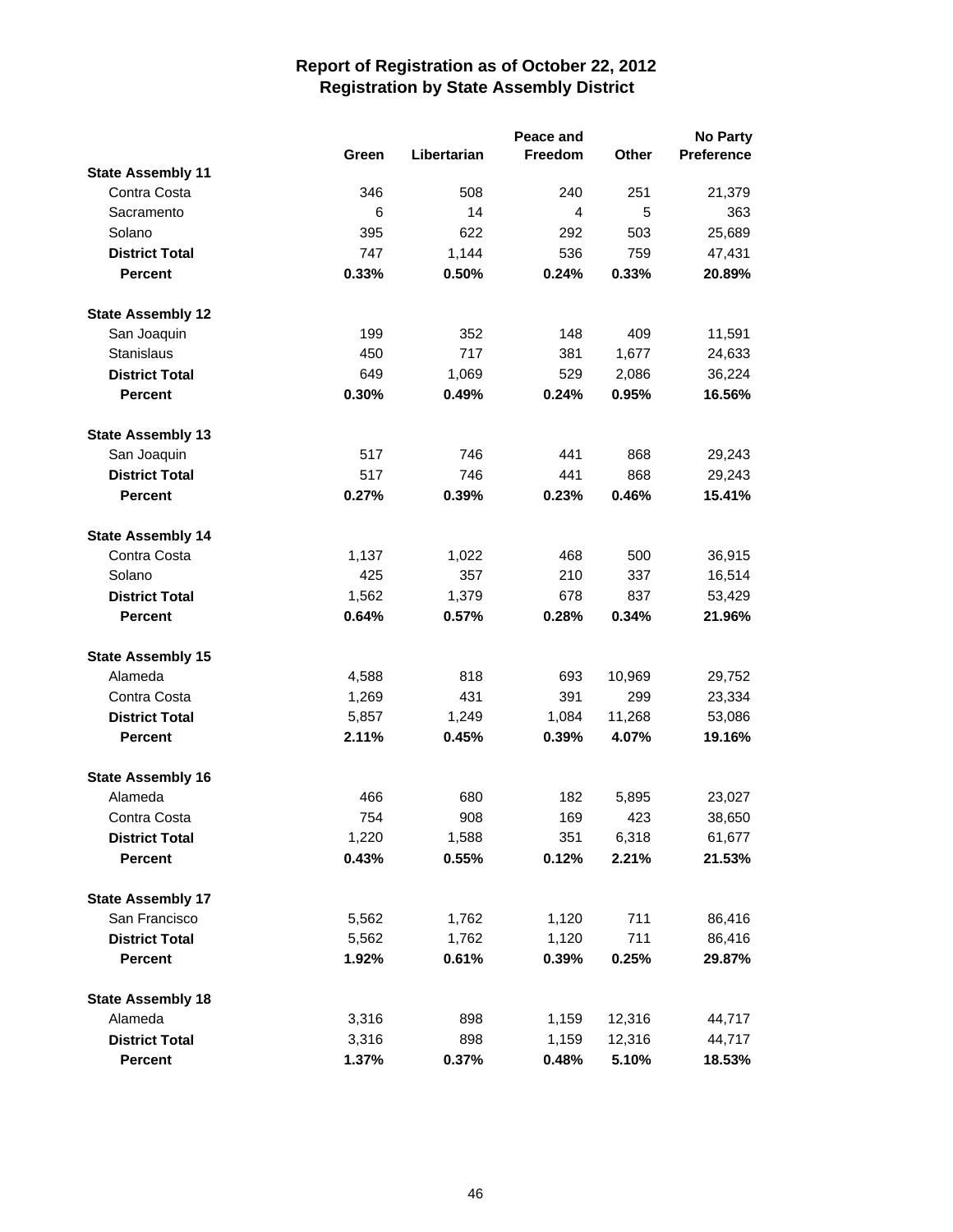|                          | <b>Total</b> |                   |            | American    | <b>Americans</b> |
|--------------------------|--------------|-------------------|------------|-------------|------------------|
|                          | Registered   | <b>Democratic</b> | Republican | Independent | <b>Elect</b>     |
| <b>State Assembly 19</b> |              |                   |            |             |                  |
| San Francisco            | 210,804      | 108,931           | 24,285     | 4,044       | 7                |
| San Mateo                | 51,920       | 28,944            | 6,498      | 943         | 3                |
| <b>District Total</b>    | 262,724      | 137,875           | 30,783     | 4,987       | 10               |
| <b>Percent</b>           |              | 52.48%            | 11.72%     | 1.90%       | 0.00%            |
| <b>State Assembly 20</b> |              |                   |            |             |                  |
| Alameda                  | 217,358      | 118,291           | 35,617     | 4,582       | 7                |
| <b>District Total</b>    | 217,358      | 118,291           | 35,617     | 4,582       | $\overline{7}$   |
| <b>Percent</b>           |              | 54.42%            | 16.39%     | 2.11%       | $0.00\%$         |
| <b>State Assembly 21</b> |              |                   |            |             |                  |
| Merced                   | 98,890       | 42,447            | 33,068     | 2,965       | $\overline{2}$   |
| <b>Stanislaus</b>        | 84,246       | 38,141            | 29,309     | 2,222       | 5                |
| <b>District Total</b>    | 183,136      | 80,588            | 62,377     | 5,187       | 7                |
| <b>Percent</b>           |              | 44.00%            | 34.06%     | 2.83%       | 0.00%            |
| <b>State Assembly 22</b> |              |                   |            |             |                  |
| San Mateo                | 245,198      | 124,288           | 49,680     | 5,479       | 6                |
| <b>District Total</b>    | 245,198      | 124,288           | 49,680     | 5,479       | 6                |
| <b>Percent</b>           |              | 50.69%            | 20.26%     | 2.23%       | 0.00%            |
| <b>State Assembly 23</b> |              |                   |            |             |                  |
| Fresno                   | 245,958      | 84,985            | 108,853    | 6,864       | 5                |
| Tulare                   | 3,401        | 989               | 1,644      | 133         | 0                |
| <b>District Total</b>    | 249,359      | 85,974            | 110,497    | 6,997       | 5                |
| <b>Percent</b>           |              | 34.48%            | 44.31%     | 2.81%       | 0.00%            |
| <b>State Assembly 24</b> |              |                   |            |             |                  |
| San Mateo                | 64,368       | 32,099            | 14,168     | 1,257       | 1                |
| Santa Clara              | 164,062      | 77,058            | 32,752     | 2,442       | 6                |
| <b>District Total</b>    | 228,430      | 109,157           | 46,920     | 3,699       | 7                |
| <b>Percent</b>           |              | 47.79%            | 20.54%     | 1.62%       | $0.00\%$         |
| <b>State Assembly 25</b> |              |                   |            |             |                  |
| Alameda                  | 69,299       | 32,731            | 11,887     | 1,380       | 2                |
| Santa Clara              | 128,422      | 57,500            | 25,043     | 2,720       | $\overline{7}$   |
| <b>District Total</b>    | 197,721      | 90,231            | 36,930     | 4,100       | 9                |
| <b>Percent</b>           |              | 45.64%            | 18.68%     | 2.07%       | 0.00%            |
| <b>State Assembly 26</b> |              |                   |            |             |                  |
| Inyo                     | 9,956        | 3,085             | 4,331      | 409         | 0                |
| Kern                     | 8,956        | 2,454             | 4,122      | 529         | 0                |
| Tulare                   | 141,947      | 48,162            | 62,165     | 4,725       | 12               |
| <b>District Total</b>    | 160,859      | 53,701            | 70,618     | 5,663       | 12 <sup>°</sup>  |
| Percent                  |              | 33.38%            | 43.90%     | 3.52%       | 0.01%            |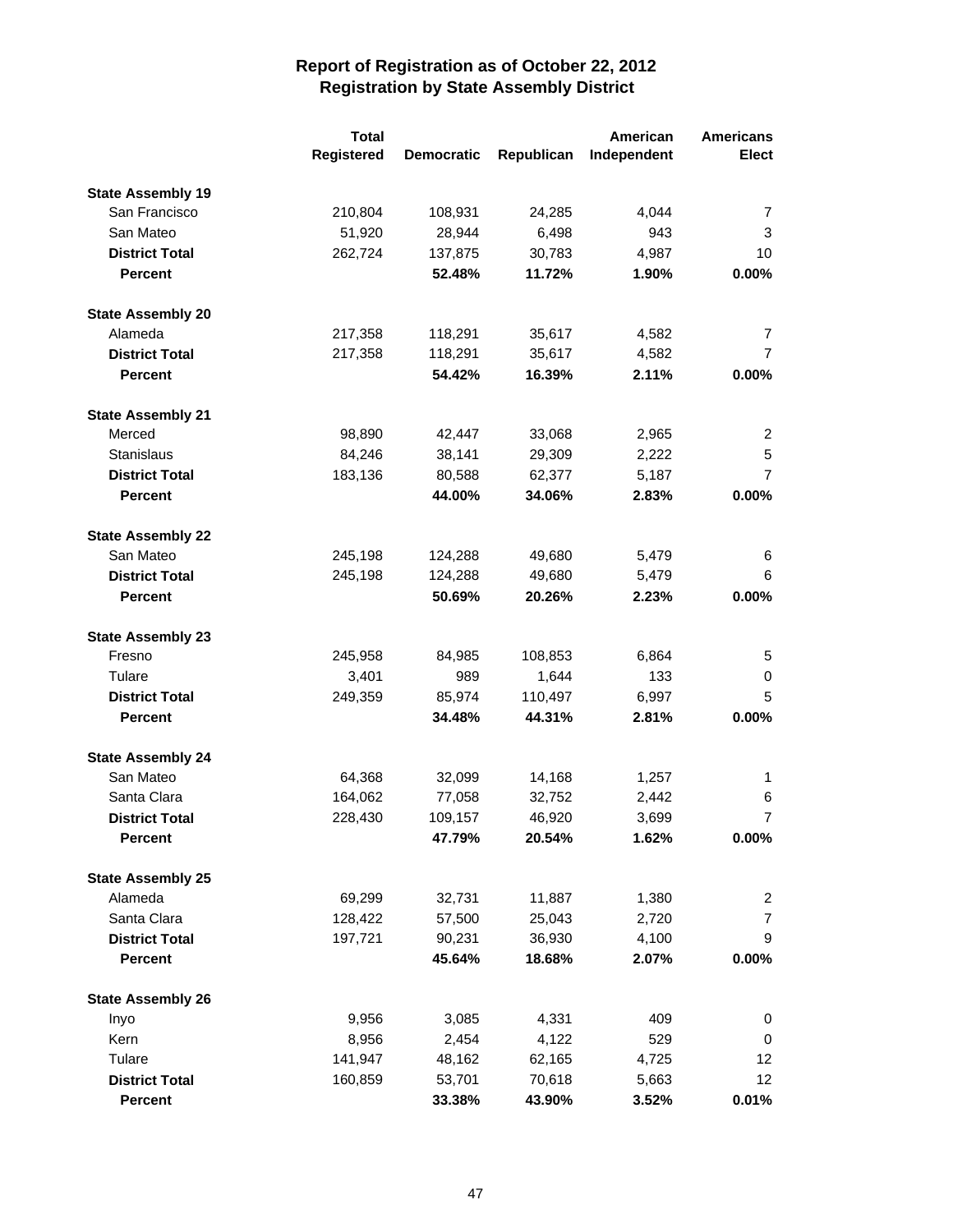|                                     |       |             | Peace and | <b>No Party</b> |                   |  |
|-------------------------------------|-------|-------------|-----------|-----------------|-------------------|--|
|                                     | Green | Libertarian | Freedom   | Other           | <b>Preference</b> |  |
| <b>State Assembly 19</b>            |       |             |           |                 |                   |  |
| San Francisco                       | 2,794 | 1,224       | 605       | 519             | 68,395            |  |
| San Mateo                           | 260   | 174         | 135       | 143             | 14,820            |  |
| <b>District Total</b>               | 3,054 | 1,398       | 740       | 662             | 83,215            |  |
| <b>Percent</b>                      | 1.16% | 0.53%       | 0.28%     | 0.25%           | 31.67%            |  |
|                                     |       |             |           |                 |                   |  |
| <b>State Assembly 20</b><br>Alameda | 1,267 | 965         | 680       | 10,420          | 45,529            |  |
| <b>District Total</b>               | 1,267 | 965         | 680       | 10,420          | 45,529            |  |
|                                     |       |             |           |                 |                   |  |
| <b>Percent</b>                      | 0.58% | 0.44%       | 0.31%     | 4.79%           | 20.95%            |  |
| <b>State Assembly 21</b>            |       |             |           |                 |                   |  |
| Merced                              | 576   | 468         | 314       | 1,773           | 17,277            |  |
| <b>Stanislaus</b>                   | 267   | 397         | 311       | 751             | 12,843            |  |
| <b>District Total</b>               | 843   | 865         | 625       | 2,524           | 30,120            |  |
| <b>Percent</b>                      | 0.46% | 0.47%       | 0.34%     | 1.38%           | 16.45%            |  |
| <b>State Assembly 22</b>            |       |             |           |                 |                   |  |
| San Mateo                           | 1,704 | 1,235       | 451       | 721             | 61,634            |  |
| <b>District Total</b>               | 1,704 | 1,235       | 451       | 721             | 61,634            |  |
| <b>Percent</b>                      | 0.69% | 0.50%       | 0.18%     | 0.29%           | 25.14%            |  |
|                                     |       |             |           |                 |                   |  |
| <b>State Assembly 23</b>            |       |             |           |                 |                   |  |
| Fresno                              | 1,018 | 1,225       | 516       | 2,915           | 39,577            |  |
| Tulare                              | 20    | 26          | 15        | 12              | 562               |  |
| <b>District Total</b>               | 1,038 | 1,251       | 531       | 2,927           | 40,139            |  |
| <b>Percent</b>                      | 0.42% | 0.50%       | 0.21%     | 1.17%           | 16.10%            |  |
| <b>State Assembly 24</b>            |       |             |           |                 |                   |  |
| San Mateo                           | 562   | 404         | 144       | 193             | 15,540            |  |
| Santa Clara                         | 1,059 | 1,039       | 203       | 284             | 49,219            |  |
| <b>District Total</b>               | 1,621 | 1,443       | 347       | 477             | 64,759            |  |
| <b>Percent</b>                      | 0.71% | 0.63%       | 0.15%     | 0.21%           | 28.35%            |  |
| <b>State Assembly 25</b>            |       |             |           |                 |                   |  |
| Alameda                             | 317   | 293         | 163       | 4,057           | 18,469            |  |
| Santa Clara                         | 553   | 655         | 363       | 248             | 41,333            |  |
| <b>District Total</b>               | 870   | 948         | 526       | 4,305           | 59,802            |  |
| <b>Percent</b>                      | 0.44% | 0.48%       | 0.27%     | 2.18%           | 30.25%            |  |
|                                     |       |             |           |                 |                   |  |
| <b>State Assembly 26</b>            |       |             |           |                 |                   |  |
| Inyo                                | 86    | 74          | 28        | 47              | 1,896             |  |
| Kern                                | 42    | 65          | 43        | 16              | 1,685             |  |
| Tulare                              | 455   | 692         | 449       | 250             | 25,037            |  |
| <b>District Total</b>               | 583   | 831         | 520       | 313             | 28,618            |  |
| Percent                             | 0.36% | 0.52%       | 0.32%     | 0.19%           | 17.79%            |  |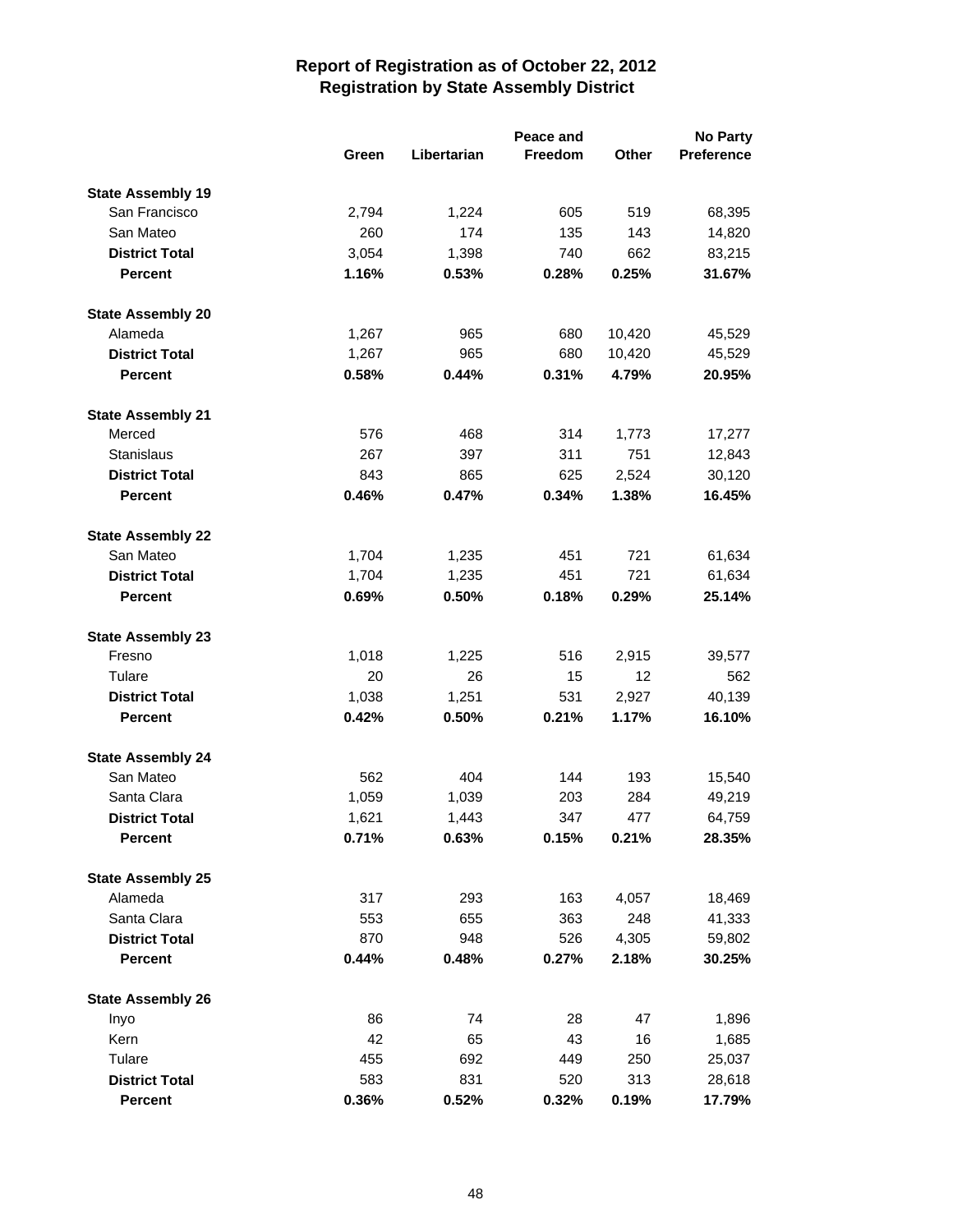|                          | <b>Total</b> |                   |            | American    | <b>Americans</b> |
|--------------------------|--------------|-------------------|------------|-------------|------------------|
|                          | Registered   | <b>Democratic</b> | Republican | Independent | <b>Elect</b>     |
| <b>State Assembly 27</b> |              |                   |            |             |                  |
| Santa Clara              | 179,754      | 88,966            | 31,127     | 3,815       | 9                |
| <b>District Total</b>    | 179,754      | 88,966            | 31,127     | 3,815       | 9                |
| <b>Percent</b>           |              | 49.49%            | 17.32%     | 2.12%       | 0.01%            |
| <b>State Assembly 28</b> |              |                   |            |             |                  |
| Santa Clara              | 246,882      | 106,504           | 62,056     | 5,325       | 6                |
| <b>District Total</b>    | 246,882      | 106,504           | 62,056     | 5,325       | 6                |
| <b>Percent</b>           |              | 43.14%            | 25.14%     | 2.16%       | 0.00%            |
| <b>State Assembly 29</b> |              |                   |            |             |                  |
| Monterey                 | 89,526       | 41,567            | 24,496     | 2,381       | 5                |
| Santa Clara              | 50,094       | 21,722            | 13,072     | 1,248       | $\overline{2}$   |
| Santa Cruz               | 136,678      | 72,333            | 23,341     | 3,278       | 2                |
| <b>District Total</b>    | 276,298      | 135,622           | 60,909     | 6,907       | 9                |
| <b>Percent</b>           |              | 49.09%            | 22.04%     | 2.50%       | 0.00%            |
| <b>State Assembly 30</b> |              |                   |            |             |                  |
| Monterey                 | 76,764       | 44,631            | 16,146     | 1,446       | 3                |
| San Benito               | 26,580       | 12,590            | 7,827      | 678         | 1                |
| Santa Clara              | 48,623       | 21,316            | 14,504     | 1,333       | 1                |
| Santa Cruz               | 21,846       | 13,584            | 3,042      | 383         | $\overline{c}$   |
| <b>District Total</b>    | 173,813      | 92,121            | 41,519     | 3,840       | $\overline{7}$   |
| <b>Percent</b>           |              | 53.00%            | 23.89%     | 2.21%       | 0.00%            |
| <b>State Assembly 31</b> |              |                   |            |             |                  |
| Fresno                   | 164,230      | 79,678            | 49,414     | 3,821       | 5                |
| <b>District Total</b>    | 164,230      | 79,678            | 49,414     | 3,821       | 5                |
| <b>Percent</b>           |              | 48.52%            | 30.09%     | 2.33%       | 0.00%            |
| <b>State Assembly 32</b> |              |                   |            |             |                  |
| Kern                     | 82,868       | 48,360            | 18,002     | 1,795       | 2                |
| Kings                    | 47,655       | 17,068            | 21,812     | 1,193       | 0                |
| <b>District Total</b>    | 130,523      | 65,428            | 39,814     | 2,988       | $\overline{2}$   |
| <b>Percent</b>           |              | 50.13%            | 30.50%     | 2.29%       | $0.00\%$         |
| <b>State Assembly 33</b> |              |                   |            |             |                  |
| San Bernardino           | 195,548      | 65,362            | 78,516     | 9,304       | 4                |
| <b>District Total</b>    | 195,548      | 65,362            | 78,516     | 9,304       | 4                |
| Percent                  |              | 33.43%            | 40.15%     | 4.76%       | 0.00%            |
| <b>State Assembly 34</b> |              |                   |            |             |                  |
| Kern                     | 224,069      | 63,007            | 108,518    | 7,638       | 7                |
| <b>District Total</b>    | 224,069      | 63,007            | 108,518    | 7,638       | 7                |
| <b>Percent</b>           |              | 28.12%            | 48.43%     | 3.41%       | $0.00\%$         |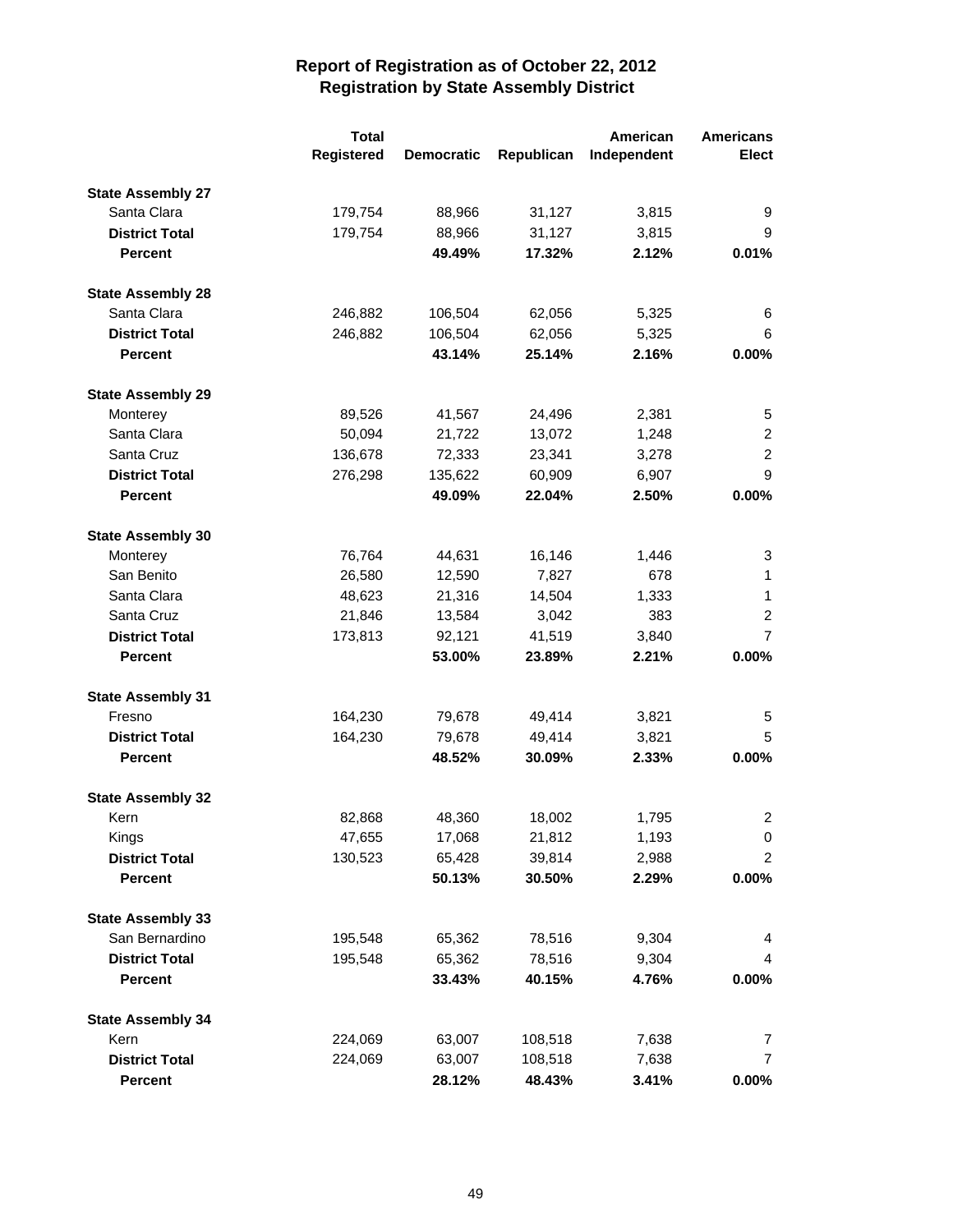|                          |       |             | Peace and |       | <b>No Party</b>   |
|--------------------------|-------|-------------|-----------|-------|-------------------|
|                          | Green | Libertarian | Freedom   | Other | <b>Preference</b> |
| <b>State Assembly 27</b> |       |             |           |       |                   |
| Santa Clara              | 874   | 891         | 730       | 347   | 52,995            |
| <b>District Total</b>    | 874   | 891         | 730       | 347   | 52,995            |
| <b>Percent</b>           | 0.49% | 0.50%       | 0.41%     | 0.19% | 29.48%            |
| <b>State Assembly 28</b> |       |             |           |       |                   |
| Santa Clara              | 1,390 | 1,561       | 446       | 495   | 69,099            |
| <b>District Total</b>    | 1,390 | 1,561       | 446       | 495   | 69,099            |
| <b>Percent</b>           | 0.56% | 0.63%       | 0.18%     | 0.20% | 27.99%            |
| <b>State Assembly 29</b> |       |             |           |       |                   |
| Monterey                 | 818   | 541         | 176       | 135   | 19,407            |
| Santa Clara              | 253   | 302         | 93        | 93    | 13,309            |
| Santa Cruz               | 2,994 | 1,275       | 458       | 1,376 | 31,621            |
| <b>District Total</b>    | 4,065 | 2,118       | 727       | 1,604 | 64,337            |
| <b>Percent</b>           | 1.47% | 0.77%       | 0.26%     | 0.58% | 23.29%            |
| <b>State Assembly 30</b> |       |             |           |       |                   |
| Monterey                 | 304   | 278         | 198       | 106   | 13,652            |
| San Benito               | 144   | 139         | 70        | 45    | 5,086             |
| Santa Clara              | 216   | 273         | 105       | 72    | 10,803            |
| Santa Cruz               | 161   | 80          | 98        | 117   | 4,379             |
| <b>District Total</b>    | 825   | 770         | 471       | 340   | 33,920            |
| <b>Percent</b>           | 0.47% | 0.44%       | 0.27%     | 0.20% | 19.52%            |
| <b>State Assembly 31</b> |       |             |           |       |                   |
| Fresno                   | 557   | 652         | 556       | 1,707 | 27,840            |
| <b>District Total</b>    | 557   | 652         | 556       | 1,707 | 27,840            |
| <b>Percent</b>           | 0.34% | 0.40%       | 0.34%     | 1.04% | 16.95%            |
| <b>State Assembly 32</b> |       |             |           |       |                   |
| Kern                     | 125   | 267         | 311       | 121   | 13,885            |
| Kings                    | 95    | 189         | 69        | 277   | 6,952             |
| <b>District Total</b>    | 220   | 456         | 380       | 398   | 20,837            |
| <b>Percent</b>           | 0.17% | 0.35%       | 0.29%     | 0.30% | 15.96%            |
| <b>State Assembly 33</b> |       |             |           |       |                   |
| San Bernardino           | 723   | 1,312       | 656       | 537   | 39,134            |
| <b>District Total</b>    | 723   | 1,312       | 656       | 537   | 39,134            |
| Percent                  | 0.37% | 0.67%       | 0.34%     | 0.27% | 20.01%            |
| <b>State Assembly 34</b> |       |             |           |       |                   |
| Kern                     | 612   | 1,426       | 504       | 301   | 42,056            |
| <b>District Total</b>    | 612   | 1,426       | 504       | 301   | 42,056            |
| Percent                  | 0.27% | 0.64%       | 0.22%     | 0.13% | 18.77%            |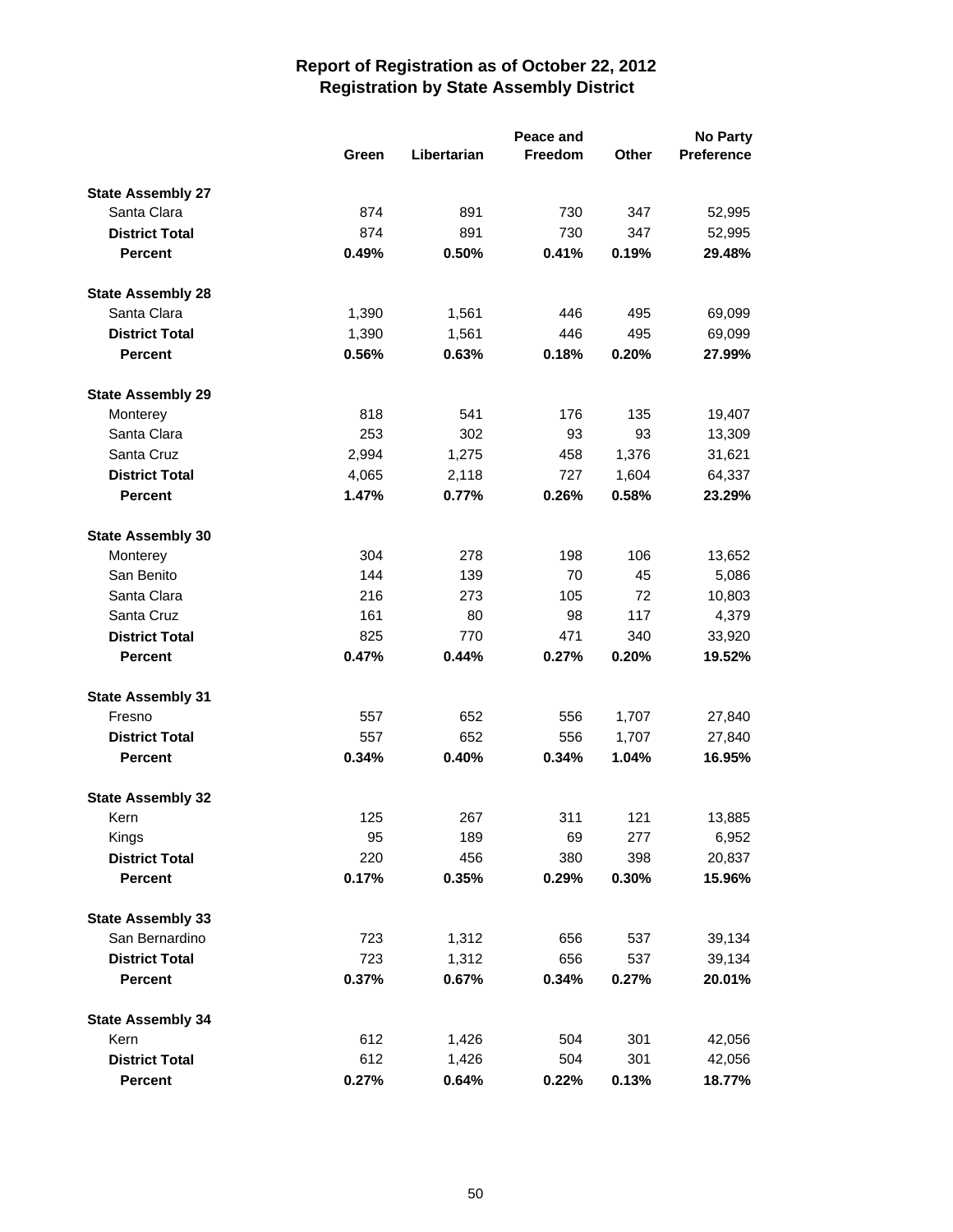|                          | <b>Total</b> |                   |            | American    | <b>Americans</b> |
|--------------------------|--------------|-------------------|------------|-------------|------------------|
|                          | Registered   | <b>Democratic</b> | Republican | Independent | <b>Elect</b>     |
| <b>State Assembly 35</b> |              |                   |            |             |                  |
| San Luis Obispo          | 158,603      | 53,506            | 62,823     | 4,262       | 3                |
| Santa Barbara            | 71,421       | 25,082            | 28,257     | 2,152       | 1                |
| <b>District Total</b>    | 230,024      | 78,588            | 91,080     | 6,414       | 4                |
| <b>Percent</b>           |              | 34.17%            | 39.60%     | 2.79%       | 0.00%            |
| <b>State Assembly 36</b> |              |                   |            |             |                  |
| Kern                     | 16,971       | 5,061             | 6,951      | 875         | 1                |
| Los Angeles              | 181,109      | 70,066            | 66,409     | 6,754       | 31               |
| San Bernardino           | 9,469        | 2,360             | 4,629      | 502         | 1                |
| <b>District Total</b>    | 207,549      | 77,487            | 77,989     | 8,131       | 33               |
| <b>Percent</b>           |              | 37.33%            | 37.58%     | 3.92%       | 0.02%            |
| <b>State Assembly 37</b> |              |                   |            |             |                  |
| San Luis Obispo          | 0            | 0                 | 0          | 0           | 0                |
| Santa Barbara            | 132,573      | 59,487            | 34,435     | 3,056       | 1                |
| Ventura                  | 129,972      | 56,769            | 40,743     | 3,312       | 4                |
| <b>District Total</b>    | 262,545      | 116,256           | 75,178     | 6,368       | 5                |
| <b>Percent</b>           |              | 44.28%            | 28.63%     | 2.43%       | 0.00%            |
| <b>State Assembly 38</b> |              |                   |            |             |                  |
| Los Angeles              | 188,293      | 66,896            | 73,018     | 5,218       | 48               |
| Ventura                  | 72,281       | 21,860            | 32,479     | 1,942       | 3                |
| <b>District Total</b>    | 260,574      | 88,756            | 105,497    | 7,160       | 51               |
| <b>Percent</b>           |              | 34.06%            | 40.49%     | 2.75%       | 0.02%            |
| <b>State Assembly 39</b> |              |                   |            |             |                  |
| Los Angeles              | 191,483      | 100,899           | 35,155     | 4,488       | 809              |
| <b>District Total</b>    | 191,483      | 100,899           | 35,155     | 4,488       | 809              |
| <b>Percent</b>           |              | 52.69%            | 18.36%     | 2.34%       | 0.42%            |
| <b>State Assembly 40</b> |              |                   |            |             |                  |
| San Bernardino           | 211,040      | 80,297            | 78,832     | 7,049       | 9                |
| <b>District Total</b>    | 211,040      | 80,297            | 78,832     | 7,049       | 9                |
| <b>Percent</b>           |              | 38.05%            | 37.35%     | 3.34%       | $0.00\%$         |
| <b>State Assembly 41</b> |              |                   |            |             |                  |
| Los Angeles              | 223,810      | 101,772           | 64,946     | 4,977       | 13               |
| San Bernardino           | 54,040       | 17,496            | 24,009     | 1,624       | $\overline{2}$   |
| <b>District Total</b>    | 277,850      | 119,268           | 88,955     | 6,601       | 15               |
| <b>Percent</b>           |              | 42.93%            | 32.02%     | 2.38%       | 0.01%            |
| <b>State Assembly 42</b> |              |                   |            |             |                  |
| Riverside                | 161,236      | 57,902            | 66,836     | 5,266       | 4                |
| San Bernardino           | 56,157       | 15,997            | 25,373     | 2,621       | 0                |
| <b>District Total</b>    | 217,393      | 73,899            | 92,209     | 7,887       | 4                |
| <b>Percent</b>           |              | 33.99%            | 42.42%     | 3.63%       | $0.00\%$         |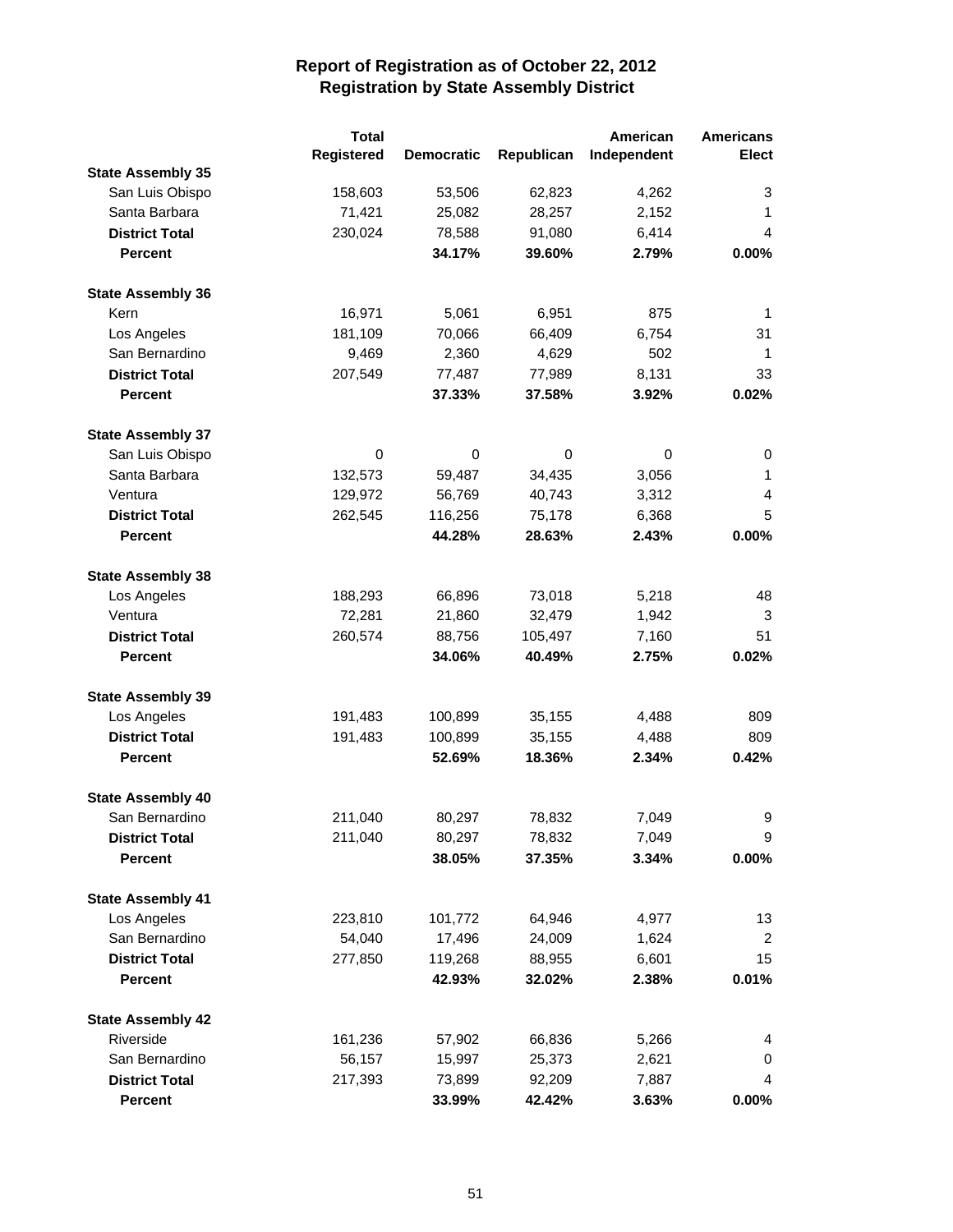|                          |       | Peace and   |                |              | <b>No Party</b>   |  |  |
|--------------------------|-------|-------------|----------------|--------------|-------------------|--|--|
|                          | Green | Libertarian | <b>Freedom</b> | <b>Other</b> | <b>Preference</b> |  |  |
| <b>State Assembly 35</b> |       |             |                |              |                   |  |  |
| San Luis Obispo          | 1,403 | 1,300       | 325            | 2,590        | 32,391            |  |  |
| Santa Barbara            | 226   | 364         | 197            | 718          | 14,424            |  |  |
| <b>District Total</b>    | 1,629 | 1,664       | 522            | 3,308        | 46,815            |  |  |
| <b>Percent</b>           | 0.71% | 0.72%       | 0.23%          | 1.44%        | 20.35%            |  |  |
| <b>State Assembly 36</b> |       |             |                |              |                   |  |  |
| Kern                     | 52    | 137         | 53             | 26           | 3,815             |  |  |
| Los Angeles              | 576   | 989         | 623            | 8,315        | 27,346            |  |  |
| San Bernardino           | 53    | 100         | 17             | 37           | 1,770             |  |  |
| <b>District Total</b>    | 681   | 1,226       | 693            | 8,378        | 32,931            |  |  |
| <b>Percent</b>           | 0.33% | 0.59%       | 0.33%          | 4.04%        | 15.87%            |  |  |
| <b>State Assembly 37</b> |       |             |                |              |                   |  |  |
| San Luis Obispo          | 0     | 0           | 0              | $\pmb{0}$    | 0                 |  |  |
| Santa Barbara            | 1,336 | 996         | 254            | 1,418        | 31,590            |  |  |
| Ventura                  | 1,089 | 811         | 307            | 1,830        | 25,107            |  |  |
| <b>District Total</b>    | 2,425 | 1,807       | 561            | 3,248        | 56,697            |  |  |
| <b>Percent</b>           | 0.92% | 0.69%       | 0.21%          | 1.24%        | 21.60%            |  |  |
| <b>State Assembly 38</b> |       |             |                |              |                   |  |  |
| Los Angeles              | 745   | 1,100       | 423            | 8,142        | 32,703            |  |  |
| Ventura                  | 301   | 520         | 131            | 944          | 14,101            |  |  |
| <b>District Total</b>    | 1,046 | 1,620       | 554            | 9,086        | 46,804            |  |  |
| <b>Percent</b>           | 0.40% | 0.62%       | 0.21%          | 3.49%        | 17.96%            |  |  |
| <b>State Assembly 39</b> |       |             |                |              |                   |  |  |
| Los Angeles              | 1,140 | 1,137       | 1,132          | 9,298        | 37,425            |  |  |
| <b>District Total</b>    | 1,140 | 1,137       | 1,132          | 9,298        | 37,425            |  |  |
| <b>Percent</b>           | 0.60% | 0.59%       | 0.59%          | 4.86%        | 19.54%            |  |  |
| <b>State Assembly 40</b> |       |             |                |              |                   |  |  |
| San Bernardino           | 809   | 1,133       | 673            | 424          | 41,814            |  |  |
| <b>District Total</b>    | 809   | 1,133       | 673            | 424          | 41,814            |  |  |
| Percent                  | 0.38% | 0.54%       | 0.32%          | 0.20%        | 19.81%            |  |  |
| <b>State Assembly 41</b> |       |             |                |              |                   |  |  |
| Los Angeles              | 1,471 | 1,285       | 787            | 9,984        | 38,575            |  |  |
| San Bernardino           | 244   | 314         | 133            | 98           | 10,120            |  |  |
| <b>District Total</b>    | 1,715 | 1,599       | 920            | 10,082       | 48,695            |  |  |
| <b>Percent</b>           | 0.62% | 0.58%       | 0.33%          | 3.63%        | 17.53%            |  |  |
| <b>State Assembly 42</b> |       |             |                |              |                   |  |  |
| Riverside                | 418   | 813         | 315            | 1,314        | 28,368            |  |  |
| San Bernardino           | 274   | 451         | 148            | 194          | 11,099            |  |  |
| <b>District Total</b>    | 692   | 1,264       | 463            | 1,508        | 39,467            |  |  |
| <b>Percent</b>           | 0.32% | 0.58%       | 0.21%          | 0.69%        | 18.15%            |  |  |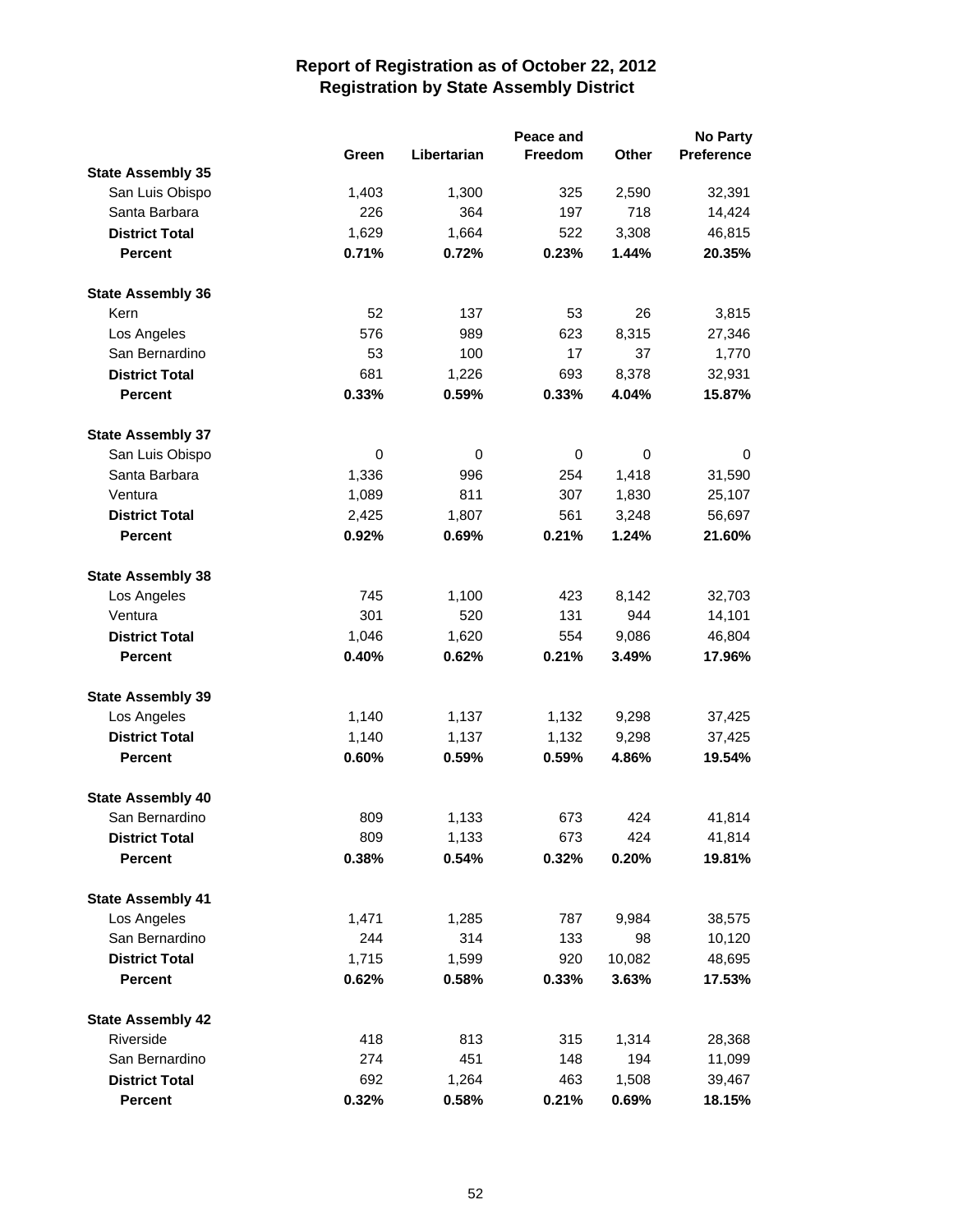|                          | <b>Total</b> |                   |            | American    | <b>Americans</b> |
|--------------------------|--------------|-------------------|------------|-------------|------------------|
|                          | Registered   | <b>Democratic</b> | Republican | Independent | <b>Elect</b>     |
| <b>State Assembly 43</b> |              |                   |            |             |                  |
| Los Angeles              | 252,331      | 112,646           | 63,095     | 5,586       | 57               |
| <b>District Total</b>    | 252,331      | 112,646           | 63,095     | 5,586       | 57               |
| <b>Percent</b>           |              | 44.64%            | 25.00%     | 2.21%       | 0.02%            |
| <b>State Assembly 44</b> |              |                   |            |             |                  |
| Los Angeles              | 6,309        | 2,021             | 2,665      | 162         | 0                |
| Ventura                  | 223,347      | 85,476            | 81,572     | 5,413       | 6                |
| <b>District Total</b>    | 229,656      | 87,497            | 84,237     | 5,575       | 6                |
| <b>Percent</b>           |              | 38.10%            | 36.68%     | 2.43%       | 0.00%            |
| <b>State Assembly 45</b> |              |                   |            |             |                  |
| Los Angeles              | 250,063      | 122,562           | 64,033     | 5,629       | 59               |
| Ventura                  | 1,348        | 487               | 518        | 24          | 0                |
| <b>District Total</b>    | 251,411      | 123,049           | 64,551     | 5,653       | 59               |
| <b>Percent</b>           |              | 48.94%            | 25.68%     | 2.25%       | 0.02%            |
| <b>State Assembly 46</b> |              |                   |            |             |                  |
| Los Angeles              | 212,646      | 112,814           | 37,406     | 5,096       | 263              |
| <b>District Total</b>    | 212,646      | 112,814           | 37,406     | 5,096       | 263              |
| <b>Percent</b>           |              | 53.05%            | 17.59%     | 2.40%       | 0.12%            |
| <b>State Assembly 47</b> |              |                   |            |             |                  |
| San Bernardino           | 171,891      | 84,623            | 44,861     | 4,738       | 34               |
| <b>District Total</b>    | 171,891      | 84,623            | 44,861     | 4,738       | 34               |
| <b>Percent</b>           |              | 49.23%            | 26.10%     | 2.76%       | 0.02%            |
| <b>State Assembly 48</b> |              |                   |            |             |                  |
| Los Angeles              | 211,870      | 98,476            | 58,003     | 5,188       | 86               |
| <b>District Total</b>    | 211,870      | 98,476            | 58,003     | 5,188       | 86               |
| <b>Percent</b>           |              | 46.48%            | 27.38%     | 2.45%       | 0.04%            |
| <b>State Assembly 49</b> |              |                   |            |             |                  |
| Los Angeles              | 204,282      | 83,677            | 49,059     | 3,820       | 23               |
| <b>District Total</b>    | 204,282      | 83,677            | 49,059     | 3,820       | 23               |
| <b>Percent</b>           |              | 40.96%            | 24.02%     | 1.87%       | 0.01%            |
| <b>State Assembly 50</b> |              |                   |            |             |                  |
| Los Angeles              | 310,979      | 161,928           | 57,072     | 6,675       | 40               |
| <b>District Total</b>    | 310,979      | 161,928           | 57,072     | 6,675       | 40               |
| <b>Percent</b>           |              | 52.07%            | 18.35%     | 2.15%       | 0.01%            |
| <b>State Assembly 51</b> |              |                   |            |             |                  |
| Los Angeles              | 192,652      | 114,773           | 22,932     | 3,453       | 82               |
| <b>District Total</b>    | 192,652      | 114,773           | 22,932     | 3,453       | 82               |
| <b>Percent</b>           |              | 59.58%            | 11.90%     | 1.79%       | 0.04%            |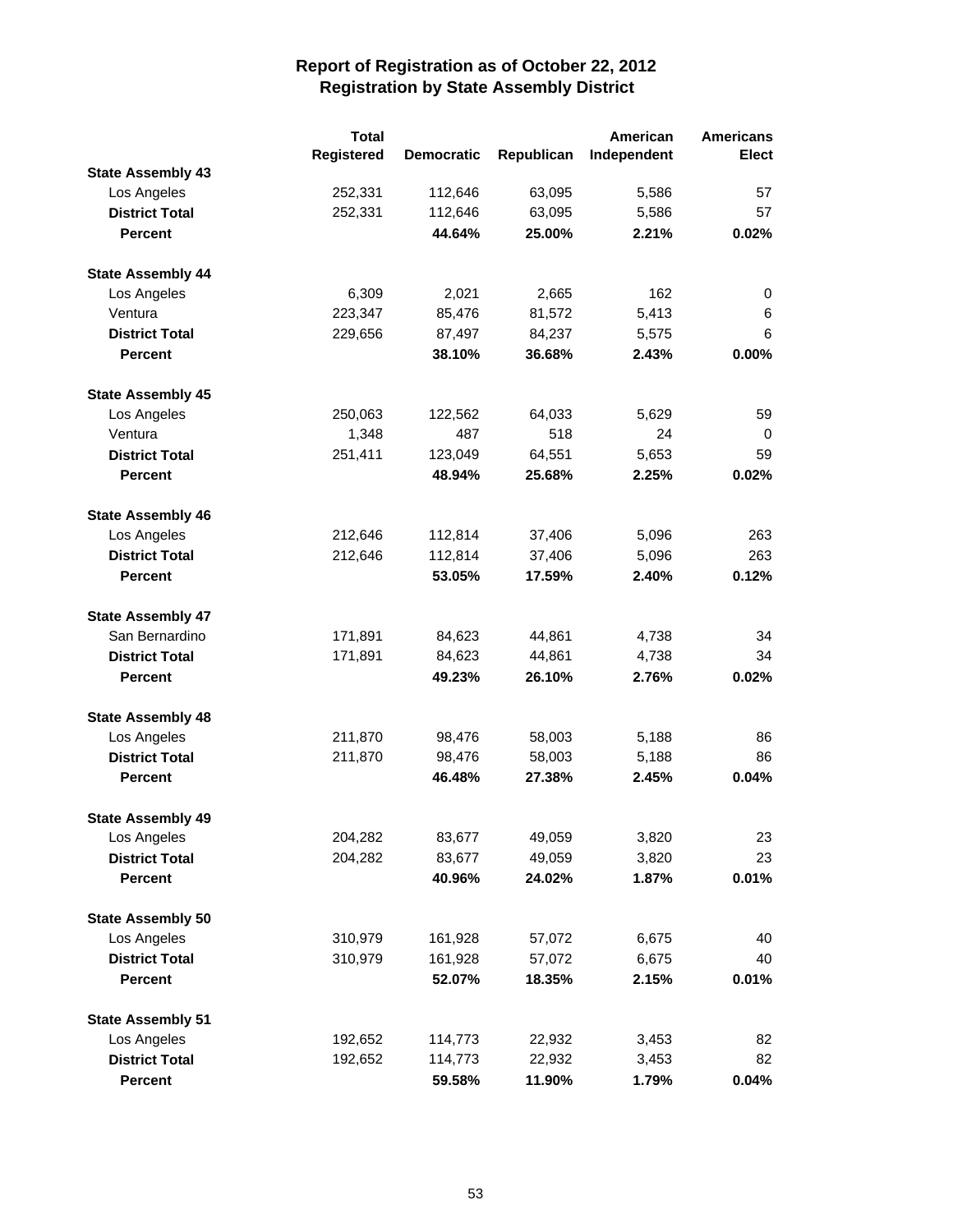|                          |       | Peace and   |                |              | No Party          |  |  |
|--------------------------|-------|-------------|----------------|--------------|-------------------|--|--|
|                          | Green | Libertarian | <b>Freedom</b> | <b>Other</b> | <b>Preference</b> |  |  |
| <b>State Assembly 43</b> |       |             |                |              |                   |  |  |
| Los Angeles              | 1,564 | 1,555       | 988            | 13,904       | 52,936            |  |  |
| <b>District Total</b>    | 1,564 | 1,555       | 988            | 13,904       | 52,936            |  |  |
| <b>Percent</b>           | 0.62% | 0.62%       | 0.39%          | 5.51%        | 20.98%            |  |  |
| <b>State Assembly 44</b> |       |             |                |              |                   |  |  |
| Los Angeles              | 24    | 40          | 9              | 310          | 1,078             |  |  |
| Ventura                  | 927   | 1,271       | 487            | 2,842        | 45,353            |  |  |
| <b>District Total</b>    | 951   | 1,311       | 496            | 3,152        | 46,431            |  |  |
| <b>Percent</b>           | 0.41% | 0.57%       | 0.22%          | 1.37%        | 20.22%            |  |  |
| <b>State Assembly 45</b> |       |             |                |              |                   |  |  |
| Los Angeles              | 1,277 | 1,418       | 935            | 10,896       | 43,254            |  |  |
| Ventura                  | 3     | 6           | $\overline{4}$ | 15           | 291               |  |  |
| <b>District Total</b>    | 1,280 | 1,424       | 939            | 10,911       | 43,545            |  |  |
| <b>Percent</b>           | 0.51% | 0.57%       | 0.37%          | 4.34%        | 17.32%            |  |  |
| <b>State Assembly 46</b> |       |             |                |              |                   |  |  |
| Los Angeles              | 1,310 | 1,374       | 884            | 11,974       | 41,525            |  |  |
| <b>District Total</b>    | 1,310 | 1,374       | 884            | 11,974       | 41,525            |  |  |
| <b>Percent</b>           | 0.62% | 0.65%       | 0.42%          | 5.63%        | 19.53%            |  |  |
| <b>State Assembly 47</b> |       |             |                |              |                   |  |  |
| San Bernardino           | 519   | 725         | 857            | 350          | 35,184            |  |  |
| <b>District Total</b>    | 519   | 725         | 857            | 350          | 35,184            |  |  |
|                          |       |             |                |              |                   |  |  |
| <b>Percent</b>           | 0.30% | 0.42%       | 0.50%          | 0.20%        | 20.47%            |  |  |
| <b>State Assembly 48</b> |       |             |                |              |                   |  |  |
| Los Angeles              | 789   | 1,014       | 1,203          | 8,425        | 38,686            |  |  |
| <b>District Total</b>    | 789   | 1,014       | 1,203          | 8,425        | 38,686            |  |  |
| <b>Percent</b>           | 0.37% | 0.48%       | 0.57%          | 3.98%        | 18.26%            |  |  |
| <b>State Assembly 49</b> |       |             |                |              |                   |  |  |
| Los Angeles              | 757   | 835         | 1,190          | 9,832        | 55,089            |  |  |
| <b>District Total</b>    | 757   | 835         | 1,190          | 9,832        | 55,089            |  |  |
| <b>Percent</b>           | 0.37% | 0.41%       | 0.58%          | 4.81%        | 26.97%            |  |  |
| <b>State Assembly 50</b> |       |             |                |              |                   |  |  |
| Los Angeles              | 2,260 | 1,990       | 859            | 18,515       | 61,640            |  |  |
| <b>District Total</b>    | 2,260 | 1,990       | 859            | 18,515       | 61,640            |  |  |
| Percent                  | 0.73% | 0.64%       | 0.28%          | 5.95%        | 19.82%            |  |  |
| <b>State Assembly 51</b> |       |             |                |              |                   |  |  |
| Los Angeles              | 1,542 | 956         | 1,696          | 9,285        | 37,933            |  |  |
| <b>District Total</b>    | 1,542 | 956         | 1,696          | 9,285        | 37,933            |  |  |
| Percent                  | 0.80% | 0.50%       | 0.88%          | 4.82%        | 19.69%            |  |  |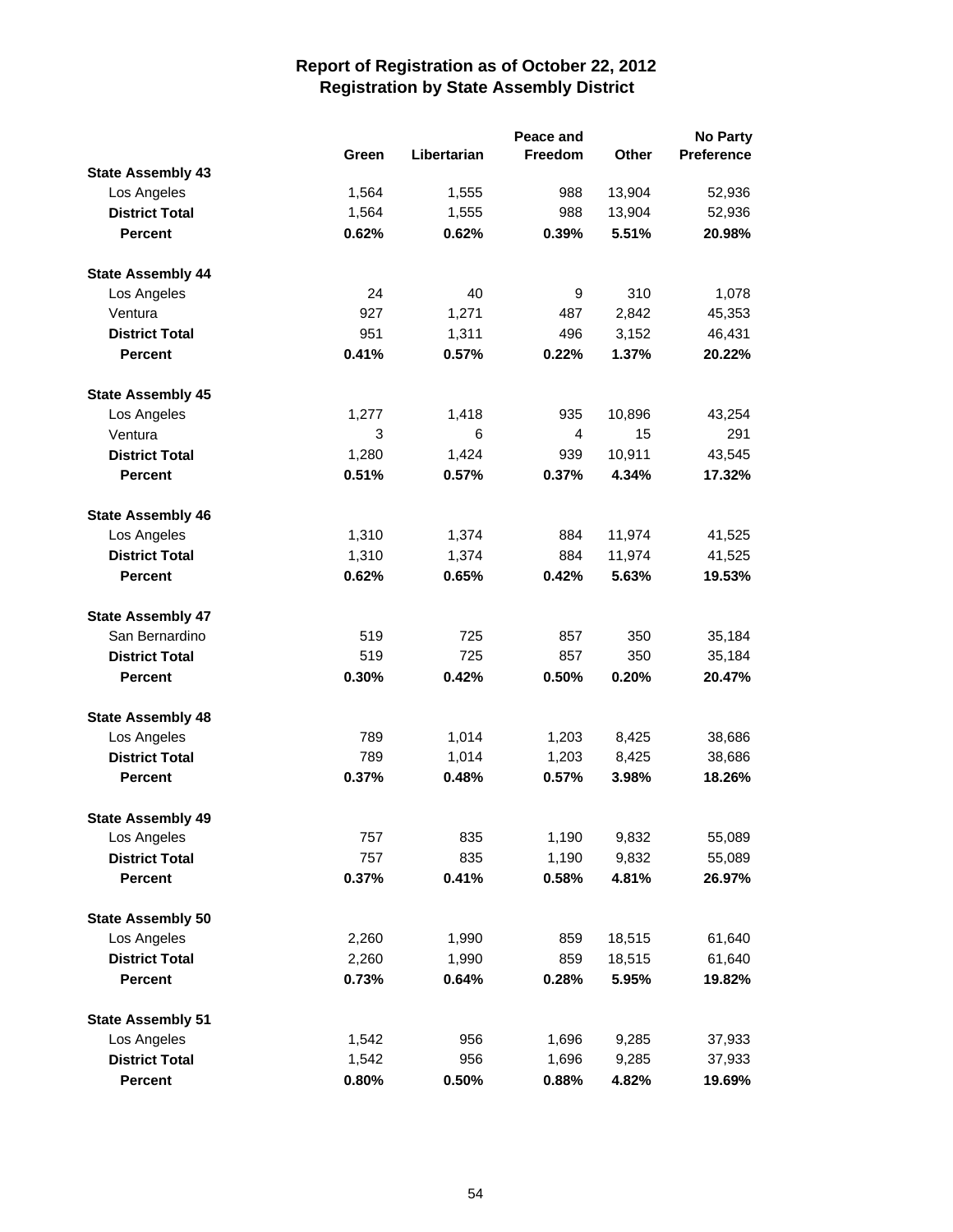|                          | <b>Total</b> |                   |            | American    | <b>Americans</b> |
|--------------------------|--------------|-------------------|------------|-------------|------------------|
|                          | Registered   | <b>Democratic</b> | Republican | Independent | <b>Elect</b>     |
| <b>State Assembly 52</b> |              |                   |            |             |                  |
| Los Angeles              | 57,475       | 30,004            | 11,798     | 1,287       | 11               |
| San Bernardino           | 114,838      | 51,638            | 35,118     | 3,134       | $\overline{2}$   |
| <b>District Total</b>    | 172,313      | 81,642            | 46,916     | 4,421       | 13               |
| <b>Percent</b>           |              | 47.38%            | 27.23%     | 2.57%       | 0.01%            |
| <b>State Assembly 53</b> |              |                   |            |             |                  |
| Los Angeles              | 143,430      | 84,071            | 16,054     | 2,754       | 81               |
| <b>District Total</b>    | 143,430      | 84,071            | 16,054     | 2,754       | 81               |
| <b>Percent</b>           |              | 58.61%            | 11.19%     | 1.92%       | 0.06%            |
| <b>State Assembly 54</b> |              |                   |            |             |                  |
| Los Angeles              | 273,901      | 173,151           | 30,186     | 5,277       | 69               |
| <b>District Total</b>    | 273,901      | 173,151           | 30,186     | 5,277       | 69               |
| <b>Percent</b>           |              | 63.22%            | 11.02%     | 1.93%       | 0.03%            |
| <b>State Assembly 55</b> |              |                   |            |             |                  |
| Los Angeles              | 87,592       | 31,431            | 25,302     | 1,814       | 9                |
| Orange                   | 132,258      | 37,405            | 62,735     | 3,577       | 10               |
| San Bernardino           | 38,598       | 12,303            | 15,828     | 1,061       | 4                |
| <b>District Total</b>    | 258,448      | 81,139            | 103,865    | 6,452       | 23               |
| <b>Percent</b>           |              | 31.39%            | 40.19%     | 2.50%       | 0.01%            |
| <b>State Assembly 56</b> |              |                   |            |             |                  |
| Imperial                 | 61,086       | 30,860            | 14,753     | 1,419       | 6                |
| Riverside                | 96,442       | 45,902            | 31,443     | 2,274       | 4                |
| <b>District Total</b>    | 157,528      | 76,762            | 46,196     | 3,693       | 10               |
| <b>Percent</b>           |              | 48.73%            | 29.33%     | 2.34%       | 0.01%            |
| <b>State Assembly 57</b> |              |                   |            |             |                  |
| Los Angeles              | 229,022      | 109,172           | 62,916     | 5,108       | 94               |
| <b>District Total</b>    | 229,022      | 109,172           | 62,916     | 5,108       | 94               |
| <b>Percent</b>           |              | 47.67%            | 27.47%     | 2.23%       | 0.04%            |
| <b>State Assembly 58</b> |              |                   |            |             |                  |
| Los Angeles              | 218,329      | 115,729           | 46,937     | 4,353       | 169              |
| <b>District Total</b>    | 218,329      | 115,729           | 46,937     | 4,353       | 169              |
| <b>Percent</b>           |              | 53.01%            | 21.50%     | 1.99%       | $0.08\%$         |
| <b>State Assembly 59</b> |              |                   |            |             |                  |
| Los Angeles              | 159,168      | 111,107           | 10,523     | 2,926       | 132              |
| <b>District Total</b>    | 159,168      | 111,107           | 10,523     | 2,926       | 132              |
| <b>Percent</b>           |              | 69.80%            | 6.61%      | 1.84%       | 0.08%            |
| <b>State Assembly 60</b> |              |                   |            |             |                  |
| Riverside                | 186,140      | 66,142            | 76,211     | 5,091       | 10               |
| <b>District Total</b>    | 186,140      | 66,142            | 76,211     | 5,091       | 10               |
| <b>Percent</b>           |              | 35.53%            | 40.94%     | 2.74%       | 0.01%            |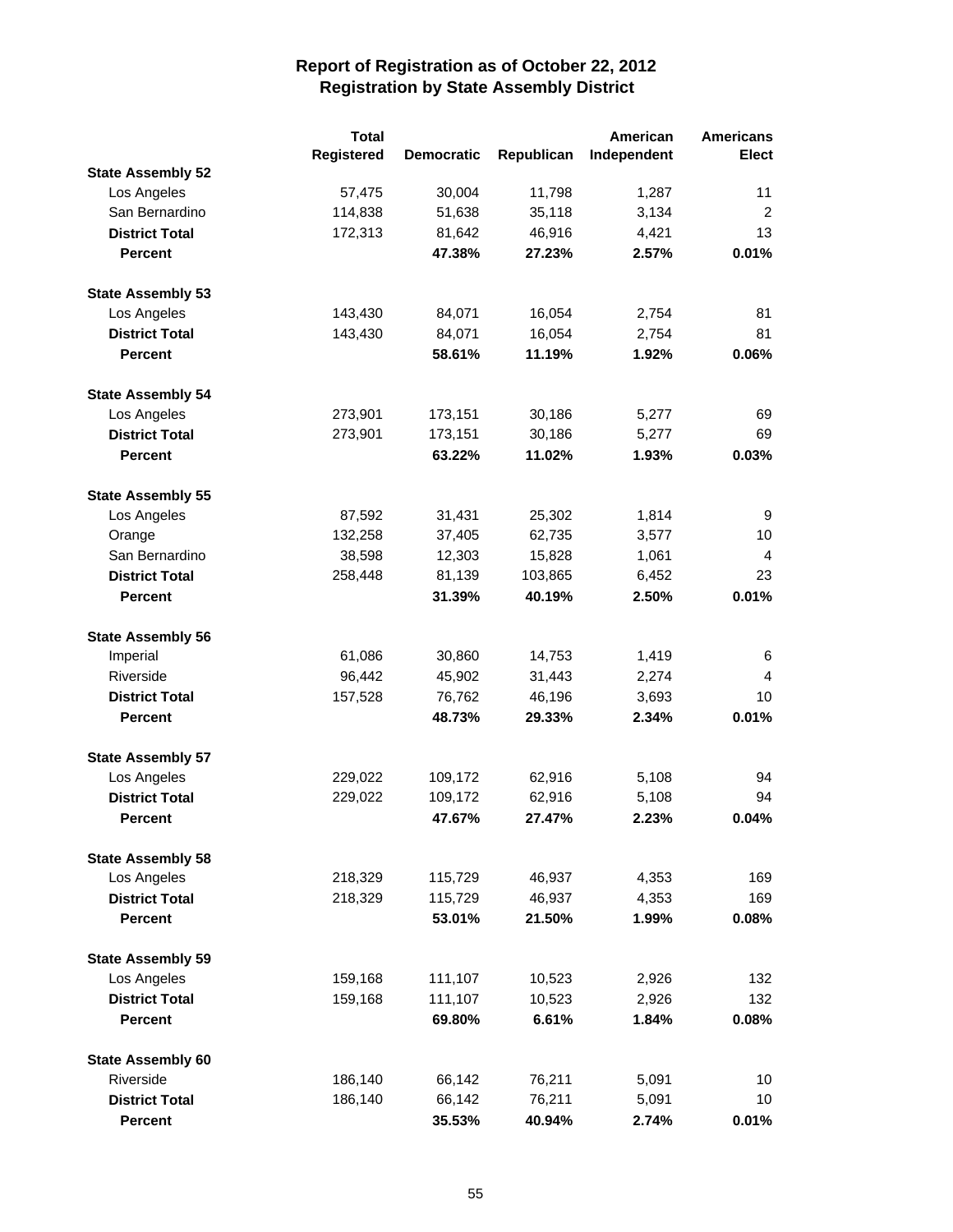|                          |       | Peace and   |                |              | <b>No Party</b> |  |  |
|--------------------------|-------|-------------|----------------|--------------|-----------------|--|--|
|                          | Green | Libertarian | <b>Freedom</b> | <b>Other</b> | Preference      |  |  |
| <b>State Assembly 52</b> |       |             |                |              |                 |  |  |
| Los Angeles              | 256   | 276         | 464            | 3,087        | 10,292          |  |  |
| San Bernardino           | 379   | 575         | 490            | 185          | 23,317          |  |  |
| <b>District Total</b>    | 635   | 851         | 954            | 3,272        | 33,609          |  |  |
| <b>Percent</b>           | 0.37% | 0.49%       | 0.55%          | 1.90%        | 19.50%          |  |  |
| <b>State Assembly 53</b> |       |             |                |              |                 |  |  |
| Los Angeles              | 946   | 699         | 1,212          | 9,091        | 28,522          |  |  |
| <b>District Total</b>    | 946   | 699         | 1,212          | 9,091        | 28,522          |  |  |
| <b>Percent</b>           | 0.66% | 0.49%       | 0.85%          | 6.34%        | 19.89%          |  |  |
| <b>State Assembly 54</b> |       |             |                |              |                 |  |  |
| Los Angeles              | 1,560 | 1,203       | 1,054          | 15,738       | 45,663          |  |  |
| <b>District Total</b>    | 1,560 | 1,203       | 1,054          | 15,738       | 45,663          |  |  |
| <b>Percent</b>           | 0.57% | 0.44%       | 0.38%          | 5.75%        | 16.67%          |  |  |
| <b>State Assembly 55</b> |       |             |                |              |                 |  |  |
| Los Angeles              | 291   | 335         | 329            | 4,365        | 23,716          |  |  |
| Orange                   | 465   | 894         | 317            | 497          | 26,358          |  |  |
| San Bernardino           | 103   | 207         | 93             | 71           | 8,928           |  |  |
| <b>District Total</b>    | 859   | 1,436       | 739            | 4,933        | 59,002          |  |  |
| <b>Percent</b>           | 0.33% | 0.56%       | 0.29%          | 1.91%        | 22.83%          |  |  |
| <b>State Assembly 56</b> |       |             |                |              |                 |  |  |
| Imperial                 | 144   | 210         | 259            | 369          | 13,066          |  |  |
| Riverside                | 196   | 390         | 225            | 670          | 15,338          |  |  |
| <b>District Total</b>    | 340   | 600         | 484            | 1,039        | 28,404          |  |  |
| <b>Percent</b>           | 0.22% | 0.38%       | 0.31%          | 0.66%        | 18.03%          |  |  |
| <b>State Assembly 57</b> |       |             |                |              |                 |  |  |
| Los Angeles              | 784   | 1,066       | 1,279          | 8,584        | 40,019          |  |  |
| <b>District Total</b>    | 784   | 1,066       | 1,279          | 8,584        | 40,019          |  |  |
| <b>Percent</b>           | 0.34% | 0.47%       | 0.56%          | 3.75%        | 17.47%          |  |  |
| <b>State Assembly 58</b> |       |             |                |              |                 |  |  |
| Los Angeles              | 684   | 902         | 1,450          | 8,408        | 39,697          |  |  |
| <b>District Total</b>    | 684   | 902         | 1,450          | 8,408        | 39,697          |  |  |
| <b>Percent</b>           | 0.31% | 0.41%       | 0.66%          | 3.85%        | 18.18%          |  |  |
| <b>State Assembly 59</b> |       |             |                |              |                 |  |  |
| Los Angeles              | 537   | 481         | 1,352          | 7,848        | 24,262          |  |  |
| <b>District Total</b>    | 537   | 481         | 1,352          | 7,848        | 24,262          |  |  |
| <b>Percent</b>           | 0.34% | 0.30%       | 0.85%          | 4.93%        | 15.24%          |  |  |
| <b>State Assembly 60</b> |       |             |                |              |                 |  |  |
| Riverside                | 518   | 1,026       | 542            | 1,422        | 35,178          |  |  |
| <b>District Total</b>    | 518   | 1,026       | 542            | 1,422        | 35,178          |  |  |
| <b>Percent</b>           | 0.28% | 0.55%       | 0.29%          | 0.76%        | 18.90%          |  |  |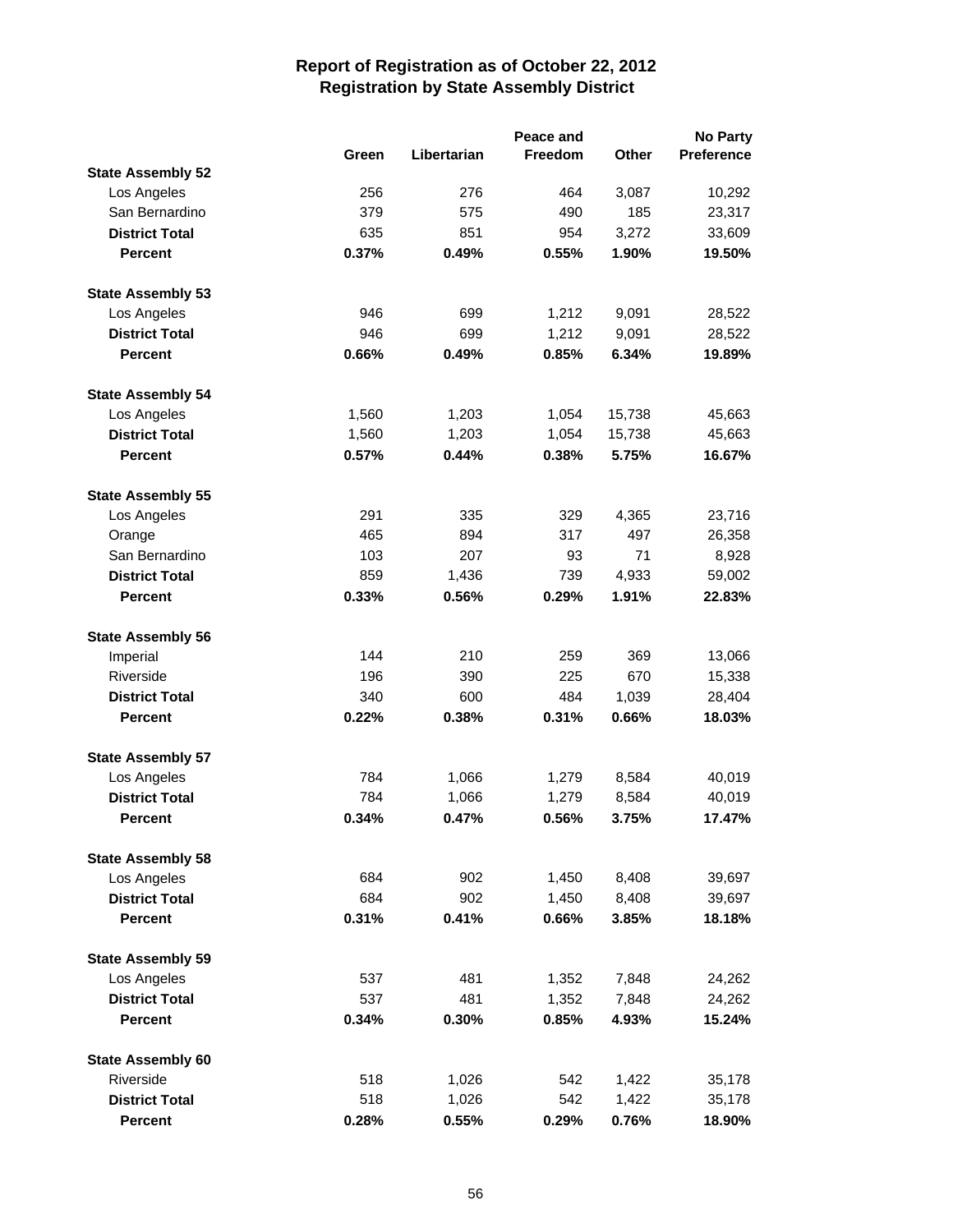|                          | <b>Total</b> |                   |            | American    | <b>Americans</b> |
|--------------------------|--------------|-------------------|------------|-------------|------------------|
|                          | Registered   | <b>Democratic</b> | Republican | Independent | <b>Elect</b>     |
| <b>State Assembly 61</b> |              |                   |            |             |                  |
| Riverside                | 210,900      | 92,641            | 76,844     | 4,731       | 15               |
| <b>District Total</b>    | 210,900      | 92,641            | 76,844     | 4,731       | 15               |
| <b>Percent</b>           |              | 43.93%            | 36.44%     | 2.24%       | 0.01%            |
| <b>State Assembly 62</b> |              |                   |            |             |                  |
| Los Angeles              | 239,779      | 145,696           | 33,718     | 4,982       | 68               |
| <b>District Total</b>    | 239,779      | 145,696           | 33,718     | 4,982       | 68               |
| <b>Percent</b>           |              | 60.76%            | 14.06%     | 2.08%       | 0.03%            |
| <b>State Assembly 63</b> |              |                   |            |             |                  |
| Los Angeles              | 183,923      | 105,269           | 32,178     | 3,723       | 107              |
| <b>District Total</b>    | 183,923      | 105,269           | 32,178     | 3,723       | 107              |
| <b>Percent</b>           |              | 57.24%            | 17.50%     | 2.02%       | 0.06%            |
| <b>State Assembly 64</b> |              |                   |            |             |                  |
| Los Angeles              | 209,687      | 140,975           | 21,432     | 3,859       | 178              |
| <b>District Total</b>    | 209,687      | 140,975           | 21,432     | 3,859       | 178              |
| <b>Percent</b>           |              | 67.23%            | 10.22%     | 1.84%       | 0.08%            |
| <b>State Assembly 65</b> |              |                   |            |             |                  |
| Orange                   | 233,384      | 84,299            | 83,791     | 5,994       | 33               |
| <b>District Total</b>    | 233,384      | 84,299            | 83,791     | 5,994       | 33               |
| <b>Percent</b>           |              | 36.12%            | 35.90%     | 2.57%       | 0.01%            |
| <b>State Assembly 66</b> |              |                   |            |             |                  |
| Los Angeles              | 275,713      | 108,926           | 93,568     | 6,238       | 37               |
| <b>District Total</b>    | 275,713      | 108,926           | 93,568     | 6,238       | 37               |
| <b>Percent</b>           |              | 39.51%            | 33.94%     | 2.26%       | 0.01%            |
| <b>State Assembly 67</b> |              |                   |            |             |                  |
| Riverside                | 211,900      | 61,092            | 96,910     | 7,590       | 11               |
| <b>District Total</b>    | 211,900      | 61,092            | 96,910     | 7,590       | 11               |
| Percent                  |              | 28.83%            | 45.73%     | 3.58%       | 0.01%            |
| <b>State Assembly 68</b> |              |                   |            |             |                  |
| Orange                   | 268,110      | 76,424            | 119,066    | 7,006       | 28               |
| <b>District Total</b>    | 268,110      | 76,424            | 119,066    | 7,006       | 28               |
| <b>Percent</b>           |              | 28.50%            | 44.41%     | 2.61%       | 0.01%            |
| <b>State Assembly 69</b> |              |                   |            |             |                  |
| Orange                   | 165,054      | 81,355            | 43,176     | 3,148       | 58               |
| <b>District Total</b>    | 165,054      | 81,355            | 43,176     | 3,148       | 58               |
| Percent                  |              | 49.29%            | 26.16%     | 1.91%       | 0.04%            |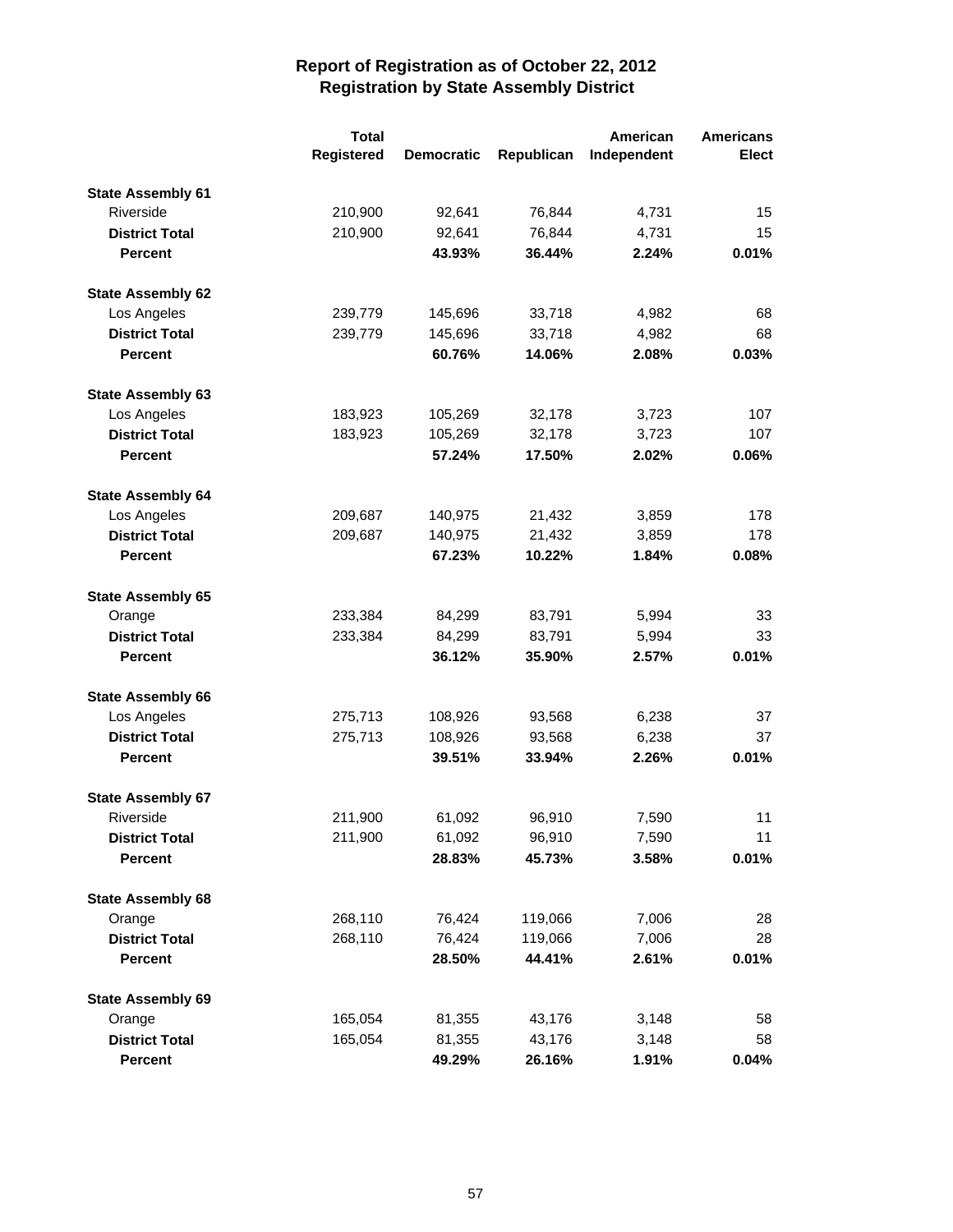|                          |       |             |         | <b>No Party</b> |                   |
|--------------------------|-------|-------------|---------|-----------------|-------------------|
|                          | Green | Libertarian | Freedom | Other           | <b>Preference</b> |
| <b>State Assembly 61</b> |       |             |         |                 |                   |
| Riverside                | 656   | 1,019       | 601     | 1,443           | 32,950            |
| <b>District Total</b>    | 656   | 1,019       | 601     | 1,443           | 32,950            |
| <b>Percent</b>           | 0.31% | 0.48%       | 0.28%   | 0.68%           | 15.62%            |
| <b>State Assembly 62</b> |       |             |         |                 |                   |
| Los Angeles              | 1,259 | 1,167       | 1,156   | 11,917          | 39,816            |
| <b>District Total</b>    | 1,259 | 1,167       | 1,156   | 11,917          | 39,816            |
| <b>Percent</b>           | 0.53% | 0.49%       | 0.48%   | 4.97%           | 16.61%            |
| <b>State Assembly 63</b> |       |             |         |                 |                   |
| Los Angeles              | 660   | 804         | 1,432   | 7,781           | 31,969            |
| <b>District Total</b>    | 660   | 804         | 1,432   | 7,781           | 31,969            |
| <b>Percent</b>           | 0.36% | 0.44%       | 0.78%   | 4.23%           | 17.38%            |
| <b>State Assembly 64</b> |       |             |         |                 |                   |
| Los Angeles              | 525   | 580         | 1,411   | 8,786           | 31,941            |
| <b>District Total</b>    | 525   | 580         | 1,411   | 8,786           | 31,941            |
| <b>Percent</b>           | 0.25% | 0.28%       | 0.67%   | 4.19%           | 15.23%            |
| <b>State Assembly 65</b> |       |             |         |                 |                   |
| Orange                   | 982   | 1,643       | 916     | 1,083           | 54,643            |
| <b>District Total</b>    | 982   | 1,643       | 916     | 1,083           | 54,643            |
| <b>Percent</b>           | 0.42% | 0.70%       | 0.39%   | 0.46%           | 23.41%            |
| <b>State Assembly 66</b> |       |             |         |                 |                   |
| Los Angeles              | 1,218 | 1,702       | 760     | 11,917          | 51,347            |
| <b>District Total</b>    | 1,218 | 1,702       | 760     | 11,917          | 51,347            |
| <b>Percent</b>           | 0.44% | 0.62%       | 0.28%   | 4.32%           | 18.62%            |
| <b>State Assembly 67</b> |       |             |         |                 |                   |
| Riverside                | 631   | 1,293       | 495     | 1,944           | 41,934            |
| <b>District Total</b>    | 631   | 1,293       | 495     | 1,944           | 41,934            |
| <b>Percent</b>           | 0.30% | 0.61%       | 0.23%   | 0.92%           | 19.79%            |
| <b>State Assembly 68</b> |       |             |         |                 |                   |
| Orange                   | 1,088 | 2,183       | 646     | 1,017           | 60,652            |
| <b>District Total</b>    | 1,088 | 2,183       | 646     | 1,017           | 60,652            |
| <b>Percent</b>           | 0.41% | 0.81%       | 0.24%   | 0.38%           | 22.62%            |
| <b>State Assembly 69</b> |       |             |         |                 |                   |
| Orange                   | 651   | 1,025       | 743     | 605             | 34,293            |
| <b>District Total</b>    | 651   | 1,025       | 743     | 605             | 34,293            |
| Percent                  | 0.39% | 0.62%       | 0.45%   | 0.37%           | 20.78%            |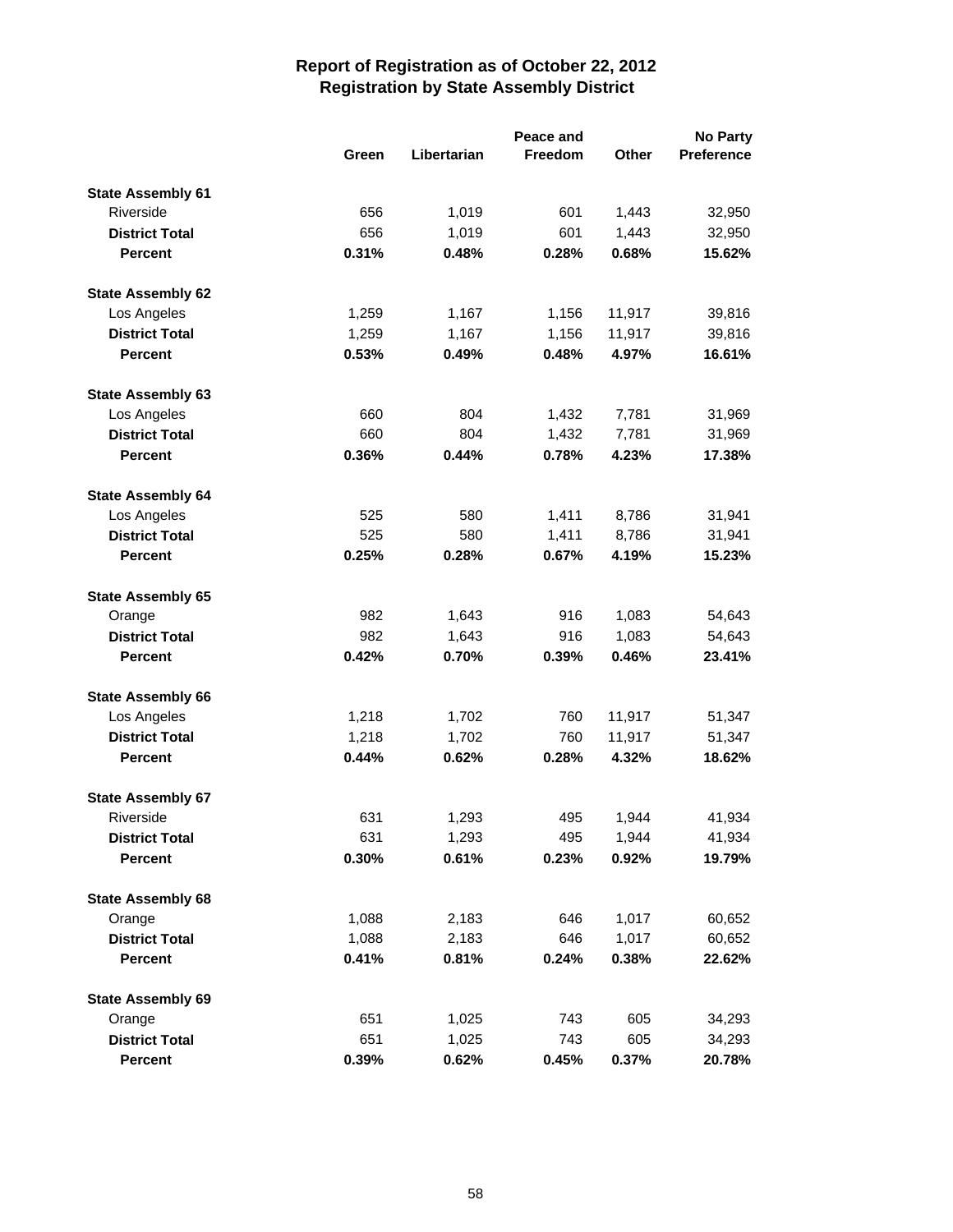|                          | <b>Total</b> |                   |            | American    | <b>Americans</b> |
|--------------------------|--------------|-------------------|------------|-------------|------------------|
|                          | Registered   | <b>Democratic</b> | Republican | Independent | <b>Elect</b>     |
| <b>State Assembly 70</b> |              |                   |            |             |                  |
| Los Angeles              | 254,591      | 126,551           | 58,626     | 6,473       | 127              |
| <b>District Total</b>    | 254,591      | 126,551           | 58,626     | 6,473       | 127              |
| <b>Percent</b>           |              | 49.71%            | 23.03%     | 2.54%       | 0.05%            |
| <b>State Assembly 71</b> |              |                   |            |             |                  |
| Riverside                | 20,631       | 5,364             | 10,370     | 853         | 0                |
| San Diego                | 219,128      | 63,598            | 95,374     | 8,425       | 10               |
| <b>District Total</b>    | 239,759      | 68,962            | 105,744    | 9,278       | 10               |
| <b>Percent</b>           |              | 28.76%            | 44.10%     | 3.87%       | 0.00%            |
| <b>State Assembly 72</b> |              |                   |            |             |                  |
| Orange                   | 271,109      | 85,394            | 111,943    | 7,131       | 46               |
| <b>District Total</b>    | 271,109      | 85,394            | 111,943    | 7,131       | 46               |
| <b>Percent</b>           |              | 31.50%            | 41.29%     | 2.63%       | 0.02%            |
| <b>State Assembly 73</b> |              |                   |            |             |                  |
| Orange                   | 302,526      | 76,639            | 144,229    | 9,124       | 34               |
| <b>District Total</b>    | 302,526      | 76,639            | 144,229    | 9,124       | 34               |
| <b>Percent</b>           |              | 25.33%            | 47.67%     | 3.02%       | 0.01%            |
| <b>State Assembly 74</b> |              |                   |            |             |                  |
| Orange                   | 310,560      | 90,175            | 128,371    | 8,932       | 31               |
| <b>District Total</b>    | 310,560      | 90,175            | 128,371    | 8,932       | 31               |
| <b>Percent</b>           |              | 29.04%            | 41.34%     | 2.88%       | 0.01%            |
| <b>State Assembly 75</b> |              |                   |            |             |                  |
| Riverside                | 56,156       | 14,118            | 26,850     | 2,088       | $\overline{2}$   |
| San Diego                | 166,733      | 43,939            | 75,910     | 6,137       | 11               |
| <b>District Total</b>    | 222,889      | 58,057            | 102,760    | 8,225       | 13               |
| <b>Percent</b>           |              | 26.05%            | 46.10%     | 3.69%       | 0.01%            |
| <b>State Assembly 76</b> |              |                   |            |             |                  |
| San Diego                | 231,481      | 71,133            | 89,926     | 8,189       | 16               |
| <b>District Total</b>    | 231,481      | 71,133            | 89,926     | 8,189       | 16               |
| <b>Percent</b>           |              | 30.73%            | 38.85%     | 3.54%       | 0.01%            |
| <b>State Assembly 77</b> |              |                   |            |             |                  |
| San Diego                | 262,465      | 79,282            | 99,552     | 7,869       | 12 <sub>2</sub>  |
| <b>District Total</b>    | 262,465      | 79,282            | 99,552     | 7,869       | 12 <sub>2</sub>  |
| Percent                  |              | 30.21%            | 37.93%     | 3.00%       | $0.00\%$         |
| <b>State Assembly 78</b> |              |                   |            |             |                  |
| San Diego                | 274,855      | 110,513           | 71,222     | 8,965       | 10               |
| <b>District Total</b>    | 274,855      | 110,513           | 71,222     | 8,965       | 10               |
| <b>Percent</b>           |              | 40.21%            | 25.91%     | 3.26%       | $0.00\%$         |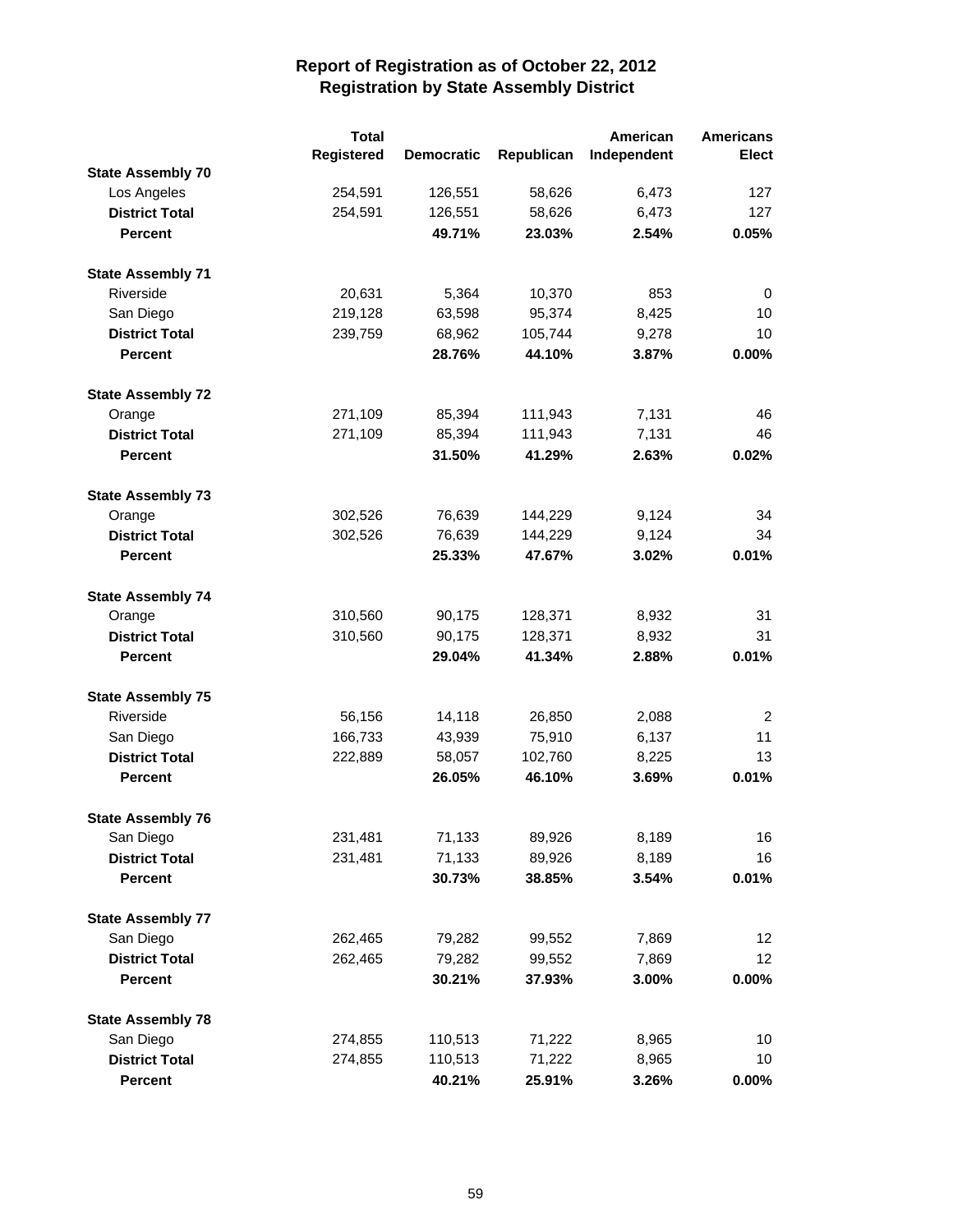|                          |       | Peace and   |         |              |            |
|--------------------------|-------|-------------|---------|--------------|------------|
|                          | Green | Libertarian | Freedom | <b>Other</b> | Preference |
| <b>State Assembly 70</b> |       |             |         |              |            |
| Los Angeles              | 1,724 | 1,704       | 1,168   | 14,740       | 43,478     |
| <b>District Total</b>    | 1,724 | 1,704       | 1,168   | 14,740       | 43,478     |
| <b>Percent</b>           | 0.68% | 0.67%       | 0.46%   | 5.79%        | 17.08%     |
| <b>State Assembly 71</b> |       |             |         |              |            |
| Riverside                | 114   | 147         | 58      | 196          | 3,529      |
| San Diego                | 837   | 1,641       | 490     | 987          | 47,766     |
| <b>District Total</b>    | 951   | 1,788       | 548     | 1,183        | 51,295     |
| <b>Percent</b>           | 0.40% | 0.75%       | 0.23%   | 0.49%        | 21.39%     |
| <b>State Assembly 72</b> |       |             |         |              |            |
| Orange                   | 1,104 | 1,929       | 1,021   | 1,260        | 61,281     |
| <b>District Total</b>    | 1,104 | 1,929       | 1,021   | 1,260        | 61,281     |
| <b>Percent</b>           | 0.41% | 0.71%       | 0.38%   | 0.46%        | 22.60%     |
| <b>State Assembly 73</b> |       |             |         |              |            |
| Orange                   | 1,360 | 2,392       | 598     | 1,153        | 66,997     |
| <b>District Total</b>    | 1,360 | 2,392       | 598     | 1,153        | 66,997     |
| <b>Percent</b>           | 0.45% | 0.79%       | 0.20%   | 0.38%        | 22.15%     |
| <b>State Assembly 74</b> |       |             |         |              |            |
| Orange                   | 1,877 | 2,930       | 726     | 1,345        | 76,173     |
| <b>District Total</b>    | 1,877 | 2,930       | 726     | 1,345        | 76,173     |
| <b>Percent</b>           | 0.60% | 0.94%       | 0.23%   | 0.43%        | 24.53%     |
| <b>State Assembly 75</b> |       |             |         |              |            |
| Riverside                | 149   | 367         | 83      | 503          | 11,996     |
| San Diego                | 648   | 1,268       | 406     | 533          | 37,881     |
| <b>District Total</b>    | 797   | 1,635       | 489     | 1,036        | 49,877     |
| <b>Percent</b>           | 0.36% | 0.73%       | 0.22%   | 0.46%        | 22.38%     |
| <b>State Assembly 76</b> |       |             |         |              |            |
| San Diego                | 1,233 | 1,772       | 510     | 747          | 57,955     |
| <b>District Total</b>    | 1,233 | 1,772       | 510     | 747          | 57,955     |
| <b>Percent</b>           | 0.53% | 0.77%       | 0.22%   | 0.32%        | 25.04%     |
| <b>State Assembly 77</b> |       |             |         |              |            |
| San Diego                | 992   | 1,769       | 388     | 888          | 71,713     |
| <b>District Total</b>    | 992   | 1,769       | 388     | 888          | 71,713     |
| <b>Percent</b>           | 0.38% | 0.67%       | 0.15%   | 0.34%        | 27.32%     |
| <b>State Assembly 78</b> |       |             |         |              |            |
| San Diego                | 2,209 | 2,494       | 760     | 941          | 77,741     |
| <b>District Total</b>    | 2,209 | 2,494       | 760     | 941          | 77,741     |
| <b>Percent</b>           | 0.80% | 0.91%       | 0.28%   | 0.34%        | 28.28%     |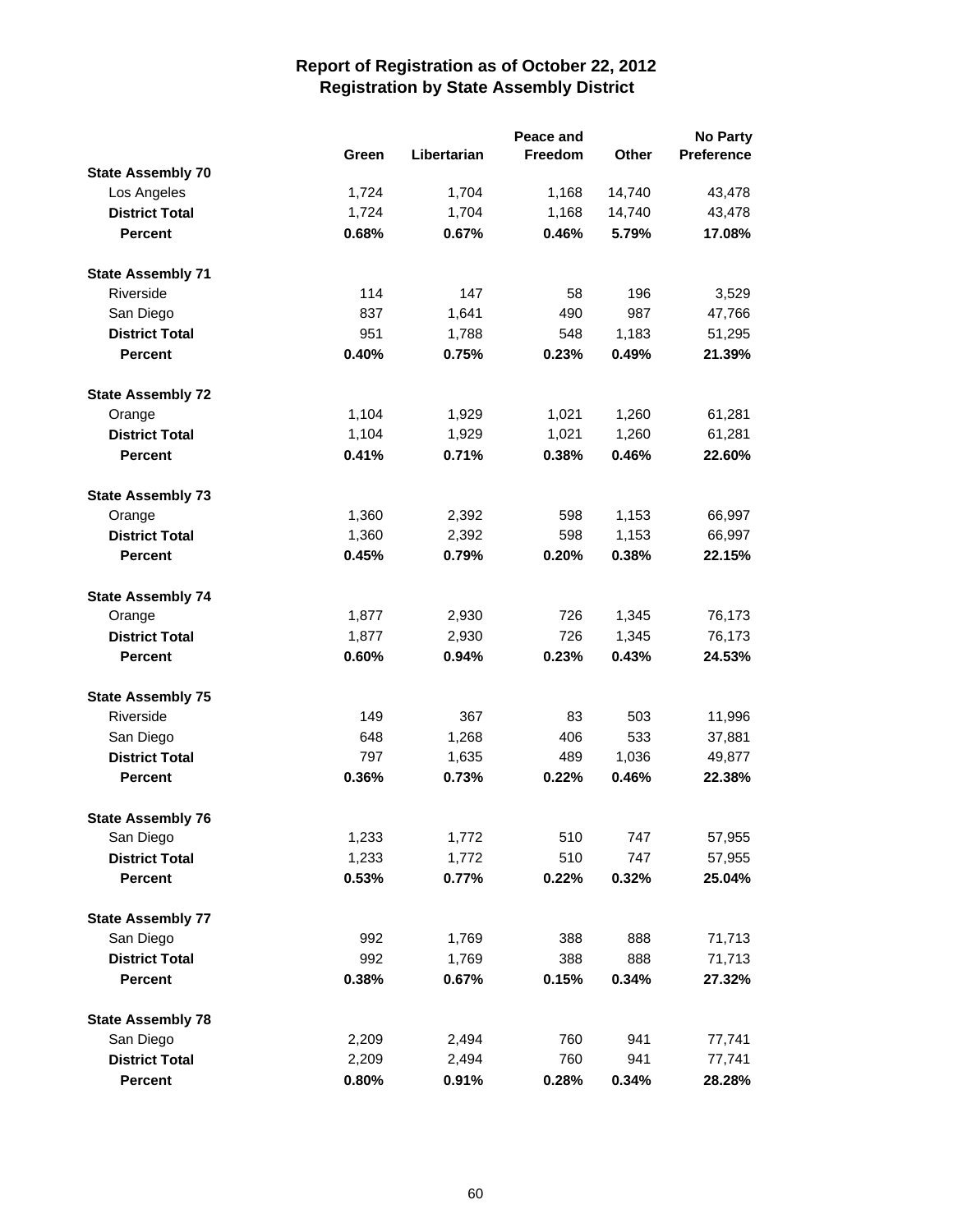|                                       | <b>Total</b><br><b>Registered</b> |                   | Republican | American<br>Independent | <b>Americans</b><br>Elect |
|---------------------------------------|-----------------------------------|-------------------|------------|-------------------------|---------------------------|
|                                       |                                   | <b>Democratic</b> |            |                         |                           |
| <b>State Assembly 79</b><br>San Diego |                                   |                   |            |                         |                           |
|                                       | 231,215                           | 98,110            | 64,124     | 7,202                   | 16                        |
| <b>District Total</b>                 | 231,215                           | 98,110            | 64.124     | 7,202                   | 16                        |
| <b>Percent</b>                        |                                   | 42.43%            | 27.73%     | 3.11%                   | 0.01%                     |
| <b>State Assembly 80</b>              |                                   |                   |            |                         |                           |
| San Diego                             | 177,216                           | 85,356            | 36,477     | 4,655                   | 12                        |
| <b>District Total</b>                 | 177,216                           | 85,356            | 36,477     | 4,655                   | $12 \overline{ }$         |
| <b>Percent</b>                        |                                   | 48.16%            | 20.58%     | 2.63%                   | 0.01%                     |
| <b>State Total</b>                    | 18,245,970                        | 7,966,422         | 5,356,608  | 477,129                 | 3,313                     |
| <b>Percent</b>                        |                                   | 43.66%            | 29.36%     | 2.61%                   | 0.02%                     |